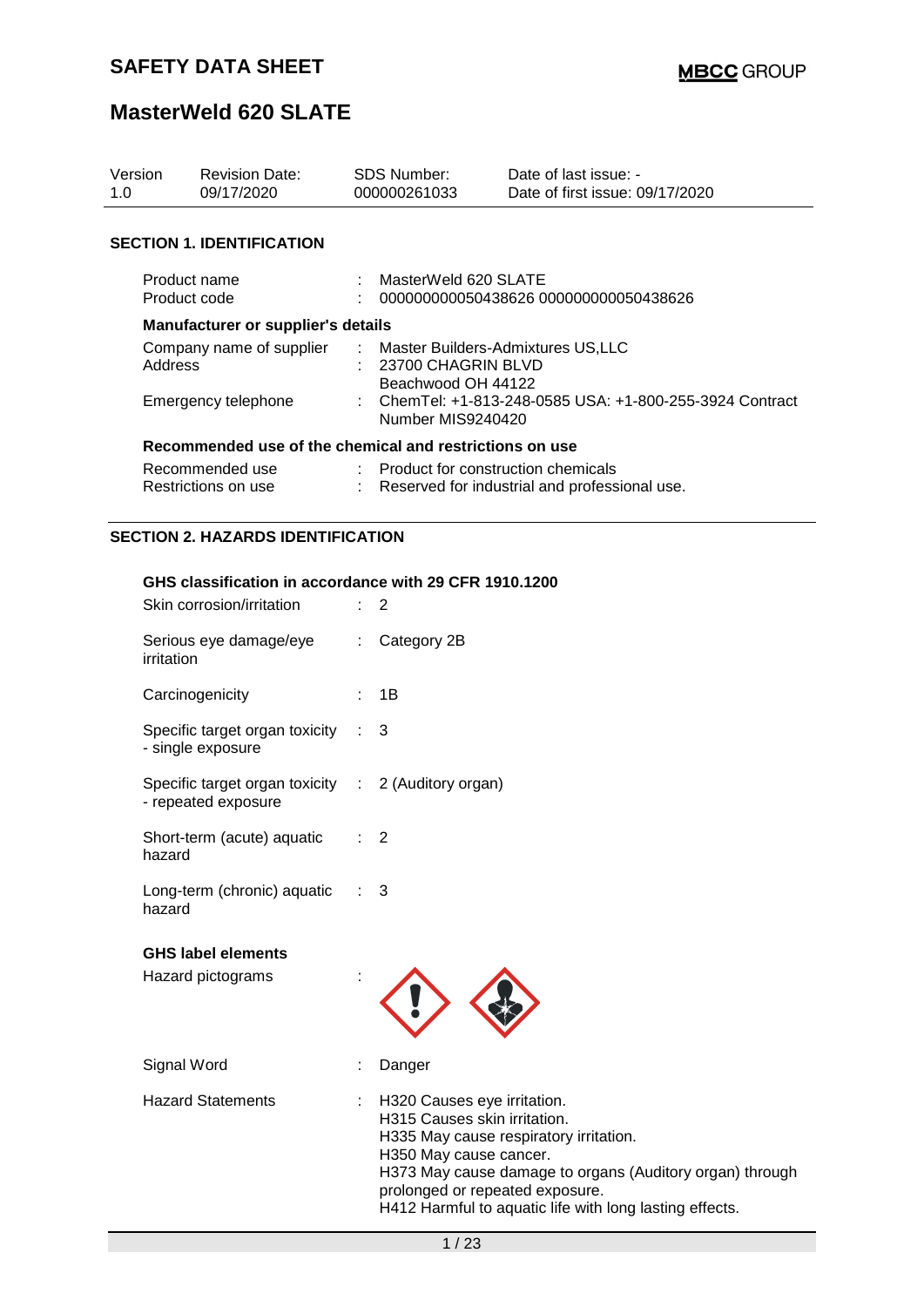## **MasterWeld 620 SLATE**

| Version<br>1.0 | <b>Revision Date:</b><br>09/17/2020                      | SDS Number:<br>000000261033                                                                                       | Date of last issue: -<br>Date of first issue: 09/17/2020                                                                                                                                                                                                                                                                                                                                                                                                                                                                                                                                                      |
|----------------|----------------------------------------------------------|-------------------------------------------------------------------------------------------------------------------|---------------------------------------------------------------------------------------------------------------------------------------------------------------------------------------------------------------------------------------------------------------------------------------------------------------------------------------------------------------------------------------------------------------------------------------------------------------------------------------------------------------------------------------------------------------------------------------------------------------|
|                |                                                          | H401 Toxic to aquatic life.                                                                                       |                                                                                                                                                                                                                                                                                                                                                                                                                                                                                                                                                                                                               |
|                | <b>Precautionary Statements</b>                          | <b>Prevention:</b><br>face protection.<br>and understood.<br>handling.                                            | P280 Wear protective gloves/ protective clothing/ eye protection/<br>P201 Obtain special instructions before use.<br>P271 Use only outdoors or in a well-ventilated area.<br>P273 Avoid release to the environment.<br>P202 Do not handle until all safety precautions have been read<br>P260 Do not breathe dust or mist.<br>P264 Wash face, hands and any exposed skin thoroughly after                                                                                                                                                                                                                     |
|                |                                                          | Response:<br>CENTER/ doctor.<br>to do. Continue rinsing.<br>and water.<br>tion.<br>or doctor/physician.<br>reuse. | P308 + P311 IF exposed or concerned: Call a POISON<br>P305 + P351 + P338 IF IN EYES: Rinse cautiously with water<br>for several minutes. Remove contact lenses, if present and easy<br>P314 Get medical advice/ attention if you feel unwell.<br>P304 + P340 IF INHALED: Remove person to fresh air and<br>keep comfortable for breathing.<br>P303 + P352 IF ON SKIN (or hair): Wash with plenty of soap<br>P332 + P313 If skin irritation occurs: Get medical advice/atten-<br>P337 + P311 If eye irritation persists: Call a POISON CENTER<br>P362 + P364 Take off contaminated clothing and wash it before |
|                |                                                          | Storage:<br>tightly closed.<br>P405 Store locked up.                                                              | P403 + P233 Store in a well-ventilated place. Keep container                                                                                                                                                                                                                                                                                                                                                                                                                                                                                                                                                  |
|                |                                                          | Disposal:<br>waste collection point.                                                                              | P501 Dispose of contents/container to appropriate hazardous                                                                                                                                                                                                                                                                                                                                                                                                                                                                                                                                                   |
|                | <b>Other hazards</b><br>No data available.               |                                                                                                                   |                                                                                                                                                                                                                                                                                                                                                                                                                                                                                                                                                                                                               |
|                | <b>SECTION 3. COMPOSITION/INFORMATION ON INGREDIENTS</b> |                                                                                                                   |                                                                                                                                                                                                                                                                                                                                                                                                                                                                                                                                                                                                               |
|                | Chemical nature                                          | adhesive                                                                                                          |                                                                                                                                                                                                                                                                                                                                                                                                                                                                                                                                                                                                               |

**Components**

| Chemical name   | ICAS-No.   | Concentration (% w/w) |
|-----------------|------------|-----------------------|
| xylene          | 1330-20-7  | $>= 15 - 20$          |
| ethylbenzene    | 100-41-4   | $\ge$ = 10 - < 15     |
| Silicon dioxide | 17631-86-9 | $>= 3 - 5$            |
| Limestone       | 1317-65-3  | $>= 1 - 5$            |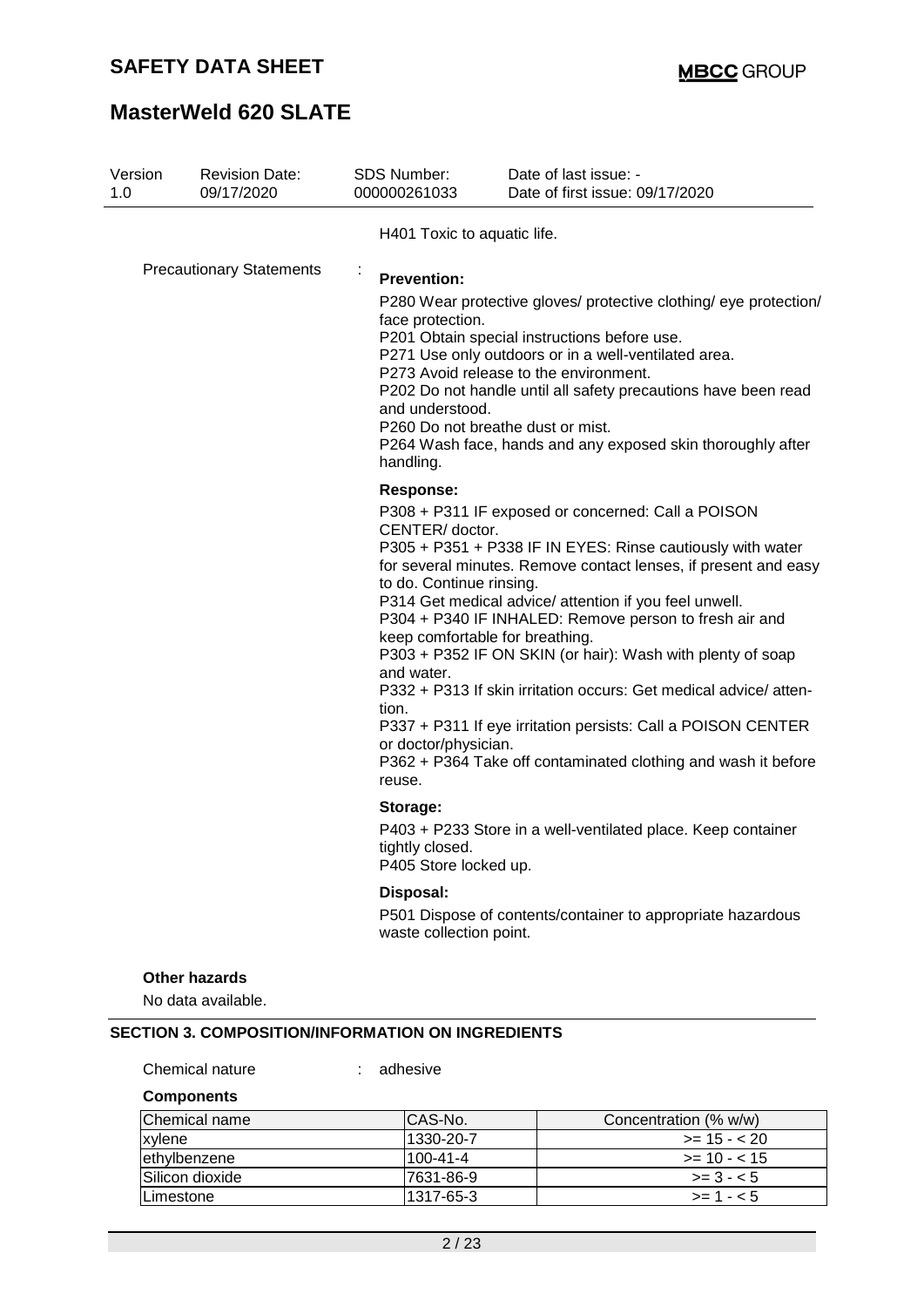| Version | <b>Revision Date:</b>                    | <b>SDS Number:</b> | Date of last issue: -           |
|---------|------------------------------------------|--------------------|---------------------------------|
| 1.0     | 09/17/2020                               | 000000261033       | Date of first issue: 09/17/2020 |
|         |                                          |                    |                                 |
|         | Titanium dioxide                         | 13463-67-7         | $>= 1 - 3$                      |
|         | White mineral oil (petroleum)            | 8042-47-5          | $>= 1 - 3$                      |
|         | Lubricating oils (petroleum), C20-50,    | 72623-87-1         | $>= 1 - < 3$                    |
|         | hydrotreated neutral oil-based;          |                    |                                 |
|         | Baseoil - unspecified; [A complex        |                    |                                 |
|         | combination of hydrocarbons ob-          |                    |                                 |
|         | tained by treating light vacuum gas      |                    |                                 |
|         | oil, heavy vacuum gas oil and solvent    |                    |                                 |
|         | deasphalted residual oil with hydro-     |                    |                                 |
|         | gen in the presence of a catalyst in a   |                    |                                 |
|         | two stage process with dewaxing          |                    |                                 |
|         | being carried out between the two        |                    |                                 |
|         | stages. It consists predominantly of     |                    |                                 |
|         | hydrocarbons having carbon num-          |                    |                                 |
|         | bers predominantly in the range of       |                    |                                 |
|         | C20 through C50 and produces a           |                    |                                 |
|         | finished oil with a viscosity of approx- |                    |                                 |
|         | imately 32cSt at 40 oC. It contains a    |                    |                                 |
|         | relatively large proportion of saturat-  |                    |                                 |
|         | ed hydrocarbons.]                        |                    |                                 |
|         | Lubricating oils (petroleum), C15-30,    | 72623-86-0         | $>= 1 - 3$                      |
|         | hydrotreated neutral oil-based;          |                    |                                 |
|         | Baseoil - unspecified; [A complex        |                    |                                 |
|         | combination of hydrocarbons ob-          |                    |                                 |
|         | tained by treating light vacuum gas oil  |                    |                                 |
|         | and heavy vacuum gas oil with hy-        |                    |                                 |
|         | drogen in the presence of a catalyst     |                    |                                 |
|         | in a two stage process with dewaxing     |                    |                                 |
|         | being carried out between the two        |                    |                                 |
|         | stages. It consists predominantly of     |                    |                                 |
|         | hydrocarbons having carbon num-          |                    |                                 |
|         | bers predominantly in the range of       |                    |                                 |
|         | C15 through C30 and produces a           |                    |                                 |
|         | finished oil having a viscosity of ap-   |                    |                                 |
|         | proximately 15cSt at 40 oC. It con-      |                    |                                 |
|         | tains a relatively large proportion of   |                    |                                 |
|         | saturated hydrocabons.]                  |                    |                                 |
|         | Lubricating oils (petroleum), C20-50,    | 72623-85-9         | $>= 1 - 3$                      |
|         | hydrotreated neutral oil-based, high-    |                    |                                 |
|         | viscosity; Baseoil - unspecified; [A     |                    |                                 |
|         | complex combination of hydrocar-         |                    |                                 |
|         | bons obtained by treating light vacu-    |                    |                                 |
|         | um gas oil, heavy vacuum gas oil,        |                    |                                 |
|         | and; solvent deasphalted residual oil    |                    |                                 |
|         | with hydrogen in the presence of a       |                    |                                 |
|         | catalyst in a two stage process with     |                    |                                 |
|         | dewaxing being carried out between       |                    |                                 |
|         | the two stages. It consists predomi-     |                    |                                 |
|         | nantly of hydrocarbons having carbon     |                    |                                 |
|         | numbers predominantly in the range       |                    |                                 |
|         | of C20 through C50 and produces a        |                    |                                 |
|         | finished oil having a viscosity of ap-   |                    |                                 |
|         | proximately 112cSt at 40 oC. It con-     |                    |                                 |
|         | tains a relatively large proportion of   |                    |                                 |
|         | saturated hydrocarbons.]                 |                    |                                 |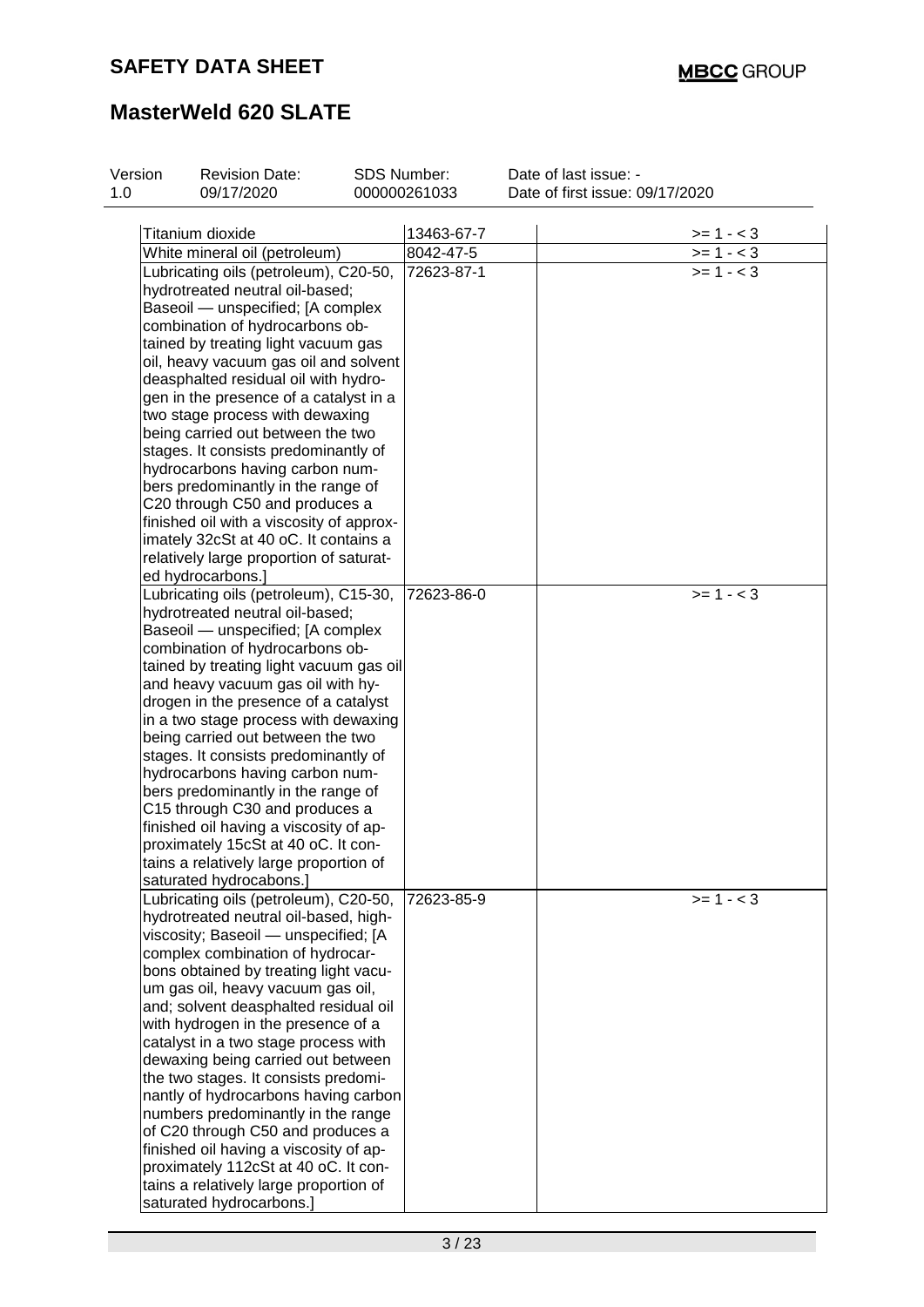| Version<br>1.0 | <b>Revision Date:</b><br>09/17/2020      | SDS Number:<br>000000261033 | Date of last issue: -<br>Date of first issue: 09/17/2020 |
|----------------|------------------------------------------|-----------------------------|----------------------------------------------------------|
|                | Distillates (petroleum), hydrotreated    | 64742-55-8                  | $>= 1 - 3$                                               |
|                | light paraffinic; Baseoil - unspeci-     |                             |                                                          |
|                | fied; [A complex combination of hy-      |                             |                                                          |
|                |                                          |                             |                                                          |
|                | drocarbons obtained by treating a        |                             |                                                          |
|                | petroleum fraction with hydrogen in      |                             |                                                          |
|                | the presence of a catalyst. It consists  |                             |                                                          |
|                | of hydrocarbons having carbon num-       |                             |                                                          |
|                | bers predominantly in the range of       |                             |                                                          |
|                | C15 through C30 and produces a           |                             |                                                          |
|                | finished oil with a viscosity of less    |                             |                                                          |
|                | than 100 SUS at 100 oF (19cSt at 40      |                             |                                                          |
|                | oC). It contains a relatively large pro- |                             |                                                          |
|                | portion of saturated hydrocarbons.]      |                             |                                                          |
|                | Distillates (petroleum), hydrotreated    | 64742-54-7                  | $>= 1 - 3$                                               |
|                | heavy paraffinic; Baseoil - unspeci-     |                             |                                                          |
|                | fied; [A complex combination of hy-      |                             |                                                          |
|                | drocarbons obtained by treating a        |                             |                                                          |
|                | petroleum fraction with hydrogen in      |                             |                                                          |
|                | the presence of a catalyst. It consists  |                             |                                                          |
|                | of hydrocarbons having carbon num-       |                             |                                                          |
|                | bers predominantly in the range of       |                             |                                                          |
|                | C20 through C50 and produces a           |                             |                                                          |
|                | finished oil of at least 100 SUS at      |                             |                                                          |
|                | 100oF (19cSt at 40 oC). It contains a    |                             |                                                          |
|                | relatively large proportion of saturat-  |                             |                                                          |
|                | ed hydrocarbons.]                        |                             |                                                          |
|                |                                          | 64742-53-6                  | $>= 1 - 3$                                               |
|                | Distillates (petroleum), hydrotreated    |                             |                                                          |
|                | light naphthenic; Baseoil - unspeci-     |                             |                                                          |
|                | fied; [A complex combination of hy-      |                             |                                                          |
|                | drocarbons obtained by treating a        |                             |                                                          |
|                | petroleum fraction with hydrogen in      |                             |                                                          |
|                | the presence of a catalyst. It consists  |                             |                                                          |
|                | of hydrocarbons having carbon num-       |                             |                                                          |
|                | bers predominantly in the range of       |                             |                                                          |
|                | C15 through C30 and produces a           |                             |                                                          |
|                | finished oil with a viscosity of less    |                             |                                                          |
|                | than 100 SUS at 100 oF (19cSt at 40      |                             |                                                          |
|                | oC). It contains relatively few normal   |                             |                                                          |
| paraffins.]    |                                          |                             |                                                          |
|                | Distillates (petroleum), hydrotreated    | 64742-47-8                  | $>= 1 - 3$                                               |
| light          |                                          |                             |                                                          |
|                | Distillates (petroleum), hydrotreated    | 64742-46-7                  | $>= 1 - 3$                                               |
|                | middle; Gasoil - unspecified; [A         |                             |                                                          |
|                | complex combination of hydrocar-         |                             |                                                          |
|                | bons obtained by treating a petrole-     |                             |                                                          |
|                | um fraction with hydrogen in the         |                             |                                                          |
|                | presence of a catalyst. It consists of   |                             |                                                          |
|                | hydrocarbons having carbon num-          |                             |                                                          |
|                | bers predominantly in the range of       |                             |                                                          |
|                | C11 through C25 and boiling in the       |                             |                                                          |
|                | range of approximately; 205oC to         |                             |                                                          |
|                | 400oC (401 oF to 752 oF).]               |                             |                                                          |
|                |                                          |                             |                                                          |
|                | Gas oils (petroleum), vacuum, hy-        | 178603-65-1                 | $>= 1 - 3$                                               |
|                | drocracked, hydroisomerized, hydro-      |                             |                                                          |
|                | genated, C20-40, branched and cy-        |                             |                                                          |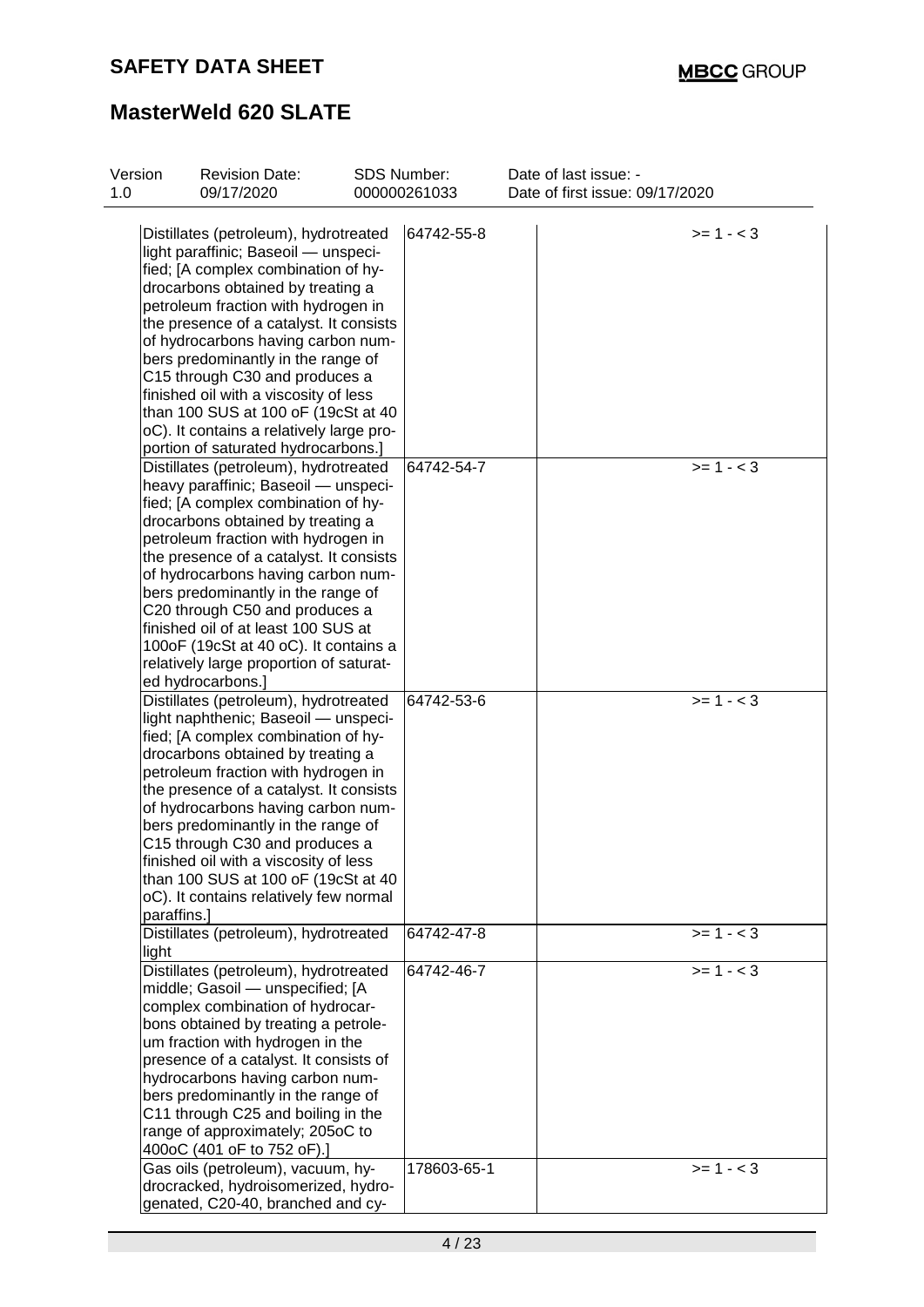| Version<br>1.0 | <b>Revision Date:</b><br>09/17/2020                                                                                 | SDS Number:<br>000000261033 | Date of last issue: -<br>Date of first issue: 09/17/2020 |                  |
|----------------|---------------------------------------------------------------------------------------------------------------------|-----------------------------|----------------------------------------------------------|------------------|
| clic           |                                                                                                                     |                             |                                                          |                  |
| clic.          | Gas oils (petroleum), vacuum, hy-<br>drocracked, hydroisomerized, hydro-<br>genated, C15-30, branched and cy-       | 178603-64-0                 |                                                          | $>= 1 - < 3$     |
| clic           | Gas oils (petroleum), vacuum, hy-<br>drocracked, hydroisomerized, hydro-<br>genated, C25-55, branched and cy-       | 178603-66-2                 |                                                          | $>= 1 - 3$       |
|                | Lubricating oils (petroleum), C15-30,<br>hydrotreated neutral oil-based, contg.<br>solvent deasphalted residual oil | 72623-84-8                  |                                                          | $>= 1 - < 3$     |
|                | bis(2,2,6,6-tetramethyl-4-<br>piperidyl)sebacate                                                                    | 52829-07-9                  |                                                          | $>= 0.1 - < 0.2$ |

### **SECTION 4. FIRST AID MEASURES**

| General advice                                                                          | ÷ | Move out of dangerous area.<br>Show this material safety data sheet to the doctor in attend-<br>ance.<br>Do not leave the victim unattended.                                                                                                                               |
|-----------------------------------------------------------------------------------------|---|----------------------------------------------------------------------------------------------------------------------------------------------------------------------------------------------------------------------------------------------------------------------------|
| If inhaled                                                                              |   | If unconscious, place in recovery position and seek medical<br>advice.<br>If symptoms persist, call a physician.                                                                                                                                                           |
| In case of skin contact                                                                 |   | If skin irritation persists, call a physician.<br>If on skin, rinse well with water.<br>If on clothes, remove clothes.                                                                                                                                                     |
| In case of eye contact                                                                  |   | Immediately flush eye(s) with plenty of water.<br>Remove contact lenses.<br>Protect unharmed eye.<br>Keep eye wide open while rinsing.<br>If eye irritation persists, consult a specialist.                                                                                |
| If swallowed                                                                            |   | Induce vomiting immediately and call a physician.<br>Keep respiratory tract clear.<br>Do not give milk or alcoholic beverages.<br>Never give anything by mouth to an unconscious person.<br>If symptoms persist, call a physician.<br>Take victim immediately to hospital. |
| Most important symptoms<br>and effects, both acute and<br>delayed<br>Notes to physician |   | Causes skin and eye irritation.<br>May cause respiratory irritation.<br>May cause cancer.<br>Treat symptomatically.                                                                                                                                                        |

#### **SECTION 5. FIRE-FIGHTING MEASURES**

| Suitable extinguishing media :           | Water spray<br>Foam<br>Dry powder<br>Carbon dioxide (CO2)                      |
|------------------------------------------|--------------------------------------------------------------------------------|
| Unsuitable extinguishing<br>media        | : High volume water jet                                                        |
| Specific hazards during fire<br>fighting | : Do not allow run-off from fire fighting to enter drains or water<br>courses. |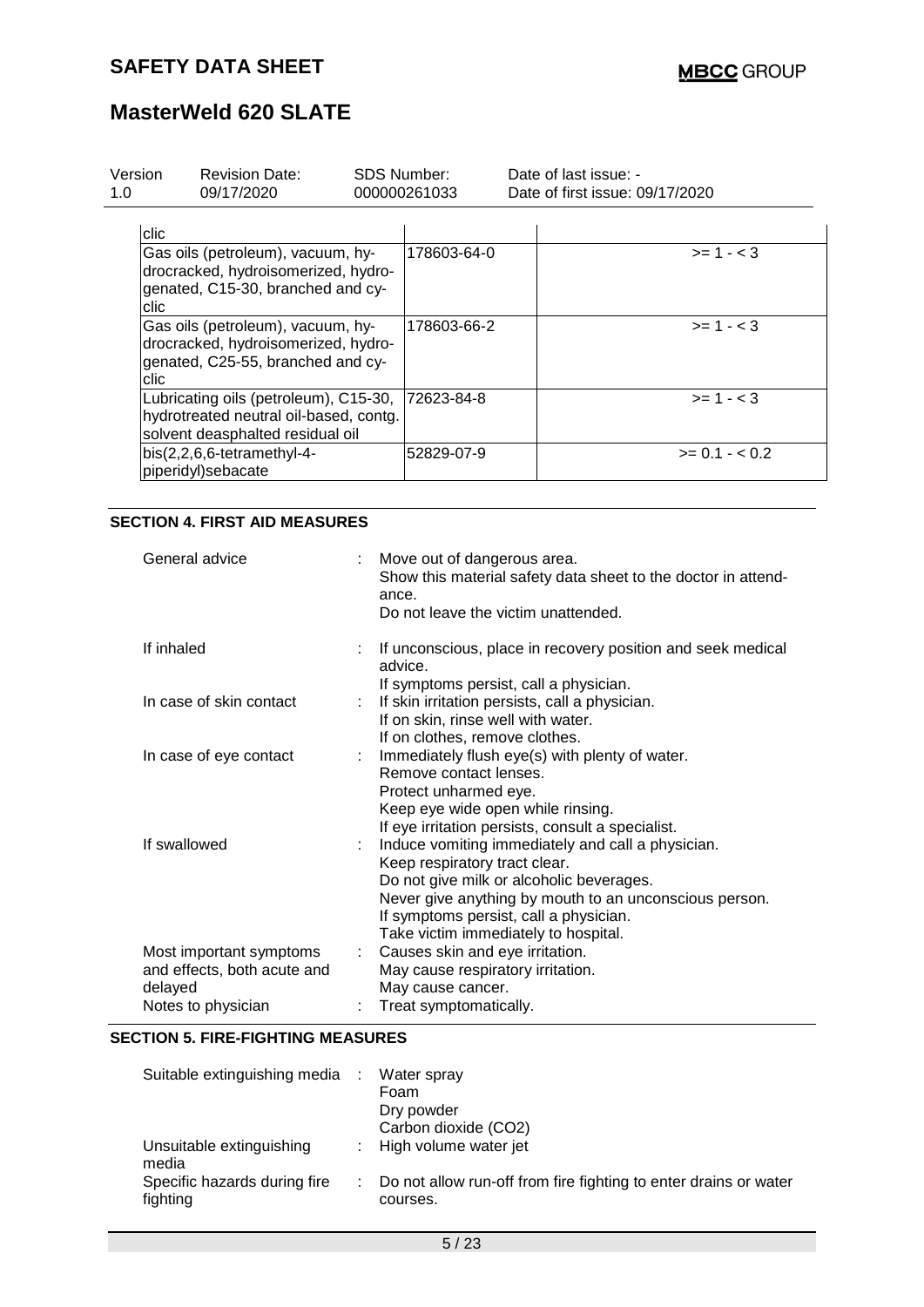| 1.0 | <b>Revision Date:</b><br>Version<br>09/17/2020                                  |           | SDS Number:<br>000000261033                                                                                                     | Date of last issue: -<br>Date of first issue: 09/17/2020                                                                                                                                                                                                                                                                                        |
|-----|---------------------------------------------------------------------------------|-----------|---------------------------------------------------------------------------------------------------------------------------------|-------------------------------------------------------------------------------------------------------------------------------------------------------------------------------------------------------------------------------------------------------------------------------------------------------------------------------------------------|
|     | Further information<br>Special protective equipment<br>for fire-fighters        | $\cdot$ : | must not be discharged into drains.<br>essary.                                                                                  | Collect contaminated fire extinguishing water separately. This<br>Fire residues and contaminated fire extinguishing water must<br>be disposed of in accordance with local regulations.<br>Wear self-contained breathing apparatus for firefighting if nec-                                                                                      |
|     | <b>SECTION 6. ACCIDENTAL RELEASE MEASURES</b>                                   |           |                                                                                                                                 |                                                                                                                                                                                                                                                                                                                                                 |
|     | Personal precautions, protec- :<br>tive equipment and emer-<br>gency procedures |           | Use personal protective equipment.<br>Avoid dust formation.<br>Avoid breathing dust.                                            |                                                                                                                                                                                                                                                                                                                                                 |
|     | Environmental precautions                                                       |           | respective authorities.                                                                                                         | Prevent product from entering drains.<br>Prevent further leakage or spillage if safe to do so.<br>If the product contaminates rivers and lakes or drains inform                                                                                                                                                                                 |
|     | Methods and materials for<br>containment and cleaning up                        |           |                                                                                                                                 | Keep in suitable, closed containers for disposal.                                                                                                                                                                                                                                                                                               |
|     | <b>SECTION 7. HANDLING AND STORAGE</b>                                          |           |                                                                                                                                 |                                                                                                                                                                                                                                                                                                                                                 |
|     | Advice on protection against<br>fire and explosion                              |           | Avoid dust formation.<br>is formed.                                                                                             | Provide appropriate exhaust ventilation at places where dust                                                                                                                                                                                                                                                                                    |
|     | Advice on safe handling                                                         |           | Do not breathe vapors/dust.<br>Avoid contact with skin and eyes.<br>plication area.                                             | Avoid formation of respirable particles.<br>Avoid exposure - obtain special instructions before use.<br>For personal protection see section 8.<br>Smoking, eating and drinking should be prohibited in the ap-<br>Provide sufficient air exchange and/or exhaust in work rooms.<br>Dispose of rinse water in accordance with local and national |
|     | Conditions for safe storage                                                     |           | regulations.<br>place.<br>kept upright to prevent leakage.<br>Observe label precautions.<br>the technological safety standards. | Keep container tightly closed in a dry and well-ventilated<br>Containers which are opened must be carefully resealed and<br>Electrical installations / working materials must comply with                                                                                                                                                       |
|     | Further information on stor-<br>age conditions                                  |           | Protect from direct sunlight.                                                                                                   | Keep only in the original container in a cool, dry, well-<br>ventilated place away from ignition sources, heat or flame.                                                                                                                                                                                                                        |
|     | Materials to avoid                                                              |           | Observe VCI storage rules.                                                                                                      |                                                                                                                                                                                                                                                                                                                                                 |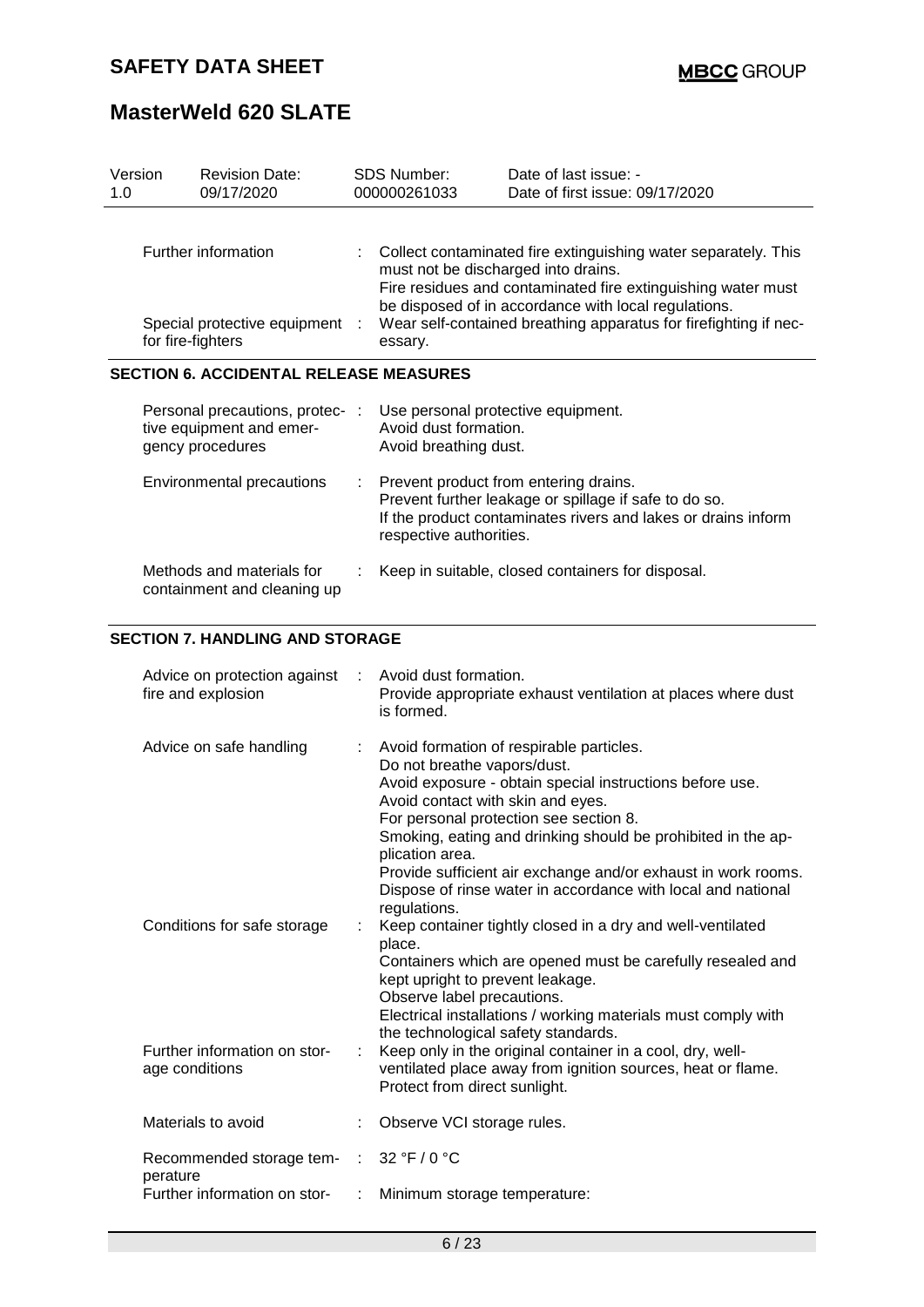## **MasterWeld 620 SLATE**

| Version | <b>Revision Date:</b> | SDS Number:  | Date of last issue: -           |
|---------|-----------------------|--------------|---------------------------------|
| 1.0     | 09/17/2020            | 000000261033 | Date of first issue: 09/17/2020 |

age stability

#### **SECTION 8. EXPOSURE CONTROLS/PERSONAL PROTECTION**

#### **Ingredients with workplace control parameters**

| Components   | CAS-No.        | Value type<br>(Form of                       | Control parame-<br>ters / Permissible | <b>Basis</b>                                |
|--------------|----------------|----------------------------------------------|---------------------------------------|---------------------------------------------|
|              |                | exposure)                                    | concentration                         |                                             |
| ethylbenzene | $100 - 41 - 4$ | <b>TWA value</b>                             | 20 ppm                                | <b>ACGIHTLV</b>                             |
|              |                | <b>STEL value</b>                            | 125 ppm                               | <b>NIOSH</b>                                |
|              |                |                                              | 545 mg/m3                             |                                             |
|              |                | <b>REL</b> value                             | 100 ppm<br>435 mg/m3                  | <b>NIOSH</b>                                |
|              |                | PEL                                          | 100 ppm<br>435 mg/m3                  | 29 CFR<br>1910.1000<br>(Table Z-1)          |
|              |                | <b>TWA value</b>                             | 100 ppm<br>435 mg/m3                  | 29 CFR<br>1910.1000<br>(Table Z-1-A)        |
|              |                | <b>STEL value</b>                            | 125 ppm<br>545 mg/m3                  | 29 CFR<br>1910.1000<br>(Table Z-1-A)        |
|              |                | <b>TWA</b>                                   | 20 ppm                                | <b>ACGIH</b>                                |
|              |                | <b>TWA</b>                                   | 100 ppm<br>435 mg/m3                  | <b>NIOSH REL</b>                            |
|              |                | <b>ST</b>                                    | 125 ppm<br>545 mg/m3                  | <b>NIOSH REL</b>                            |
|              |                | <b>TWA</b>                                   | 100 ppm<br>435 mg/m3                  | OSHA Z-1                                    |
|              |                | <b>TWA</b>                                   | $100$ ppm<br>435 mg/m3                | OSHA P0                                     |
|              |                | <b>STEL</b>                                  | 125 ppm<br>545 mg/m3                  | OSHA P0                                     |
| Limestone    | 1317-65-3      | <b>REL</b> value<br>(Respirable)             | $5$ mg/m $3$                          | <b>NIOSH</b>                                |
|              |                | <b>REL</b> value<br>(Total)                  | 10 mg/m3                              | <b>NIOSH</b>                                |
|              |                | PEL (Respir-<br>able fraction)               | $5$ mg/m $3$                          | 29 CFR<br>1910.1000<br>(Table Z-1)          |
|              |                | PEL (Total<br>dust)                          | 15 mg/m3                              | 29 CFR<br>1910.1000<br>$(Table Z-1)$        |
|              |                | <b>TWA value</b><br>(Respirable<br>fraction) | $5$ mg/m $3$                          | <b>29 CFR</b><br>1910.1000<br>(Table Z-1-A) |
|              |                | <b>TWA value</b><br>(Total dust)             | 15 mg/m3                              | <b>29 CFR</b><br>1910.1000<br>(Table Z-1-A) |
|              |                | TWA (total<br>dust)                          | 15 mg/m3                              | OSHA <sub>Z-1</sub>                         |
|              |                | TWA (respir-<br>able fraction)               | $5$ mg/m $3$                          | OSHA Z-1                                    |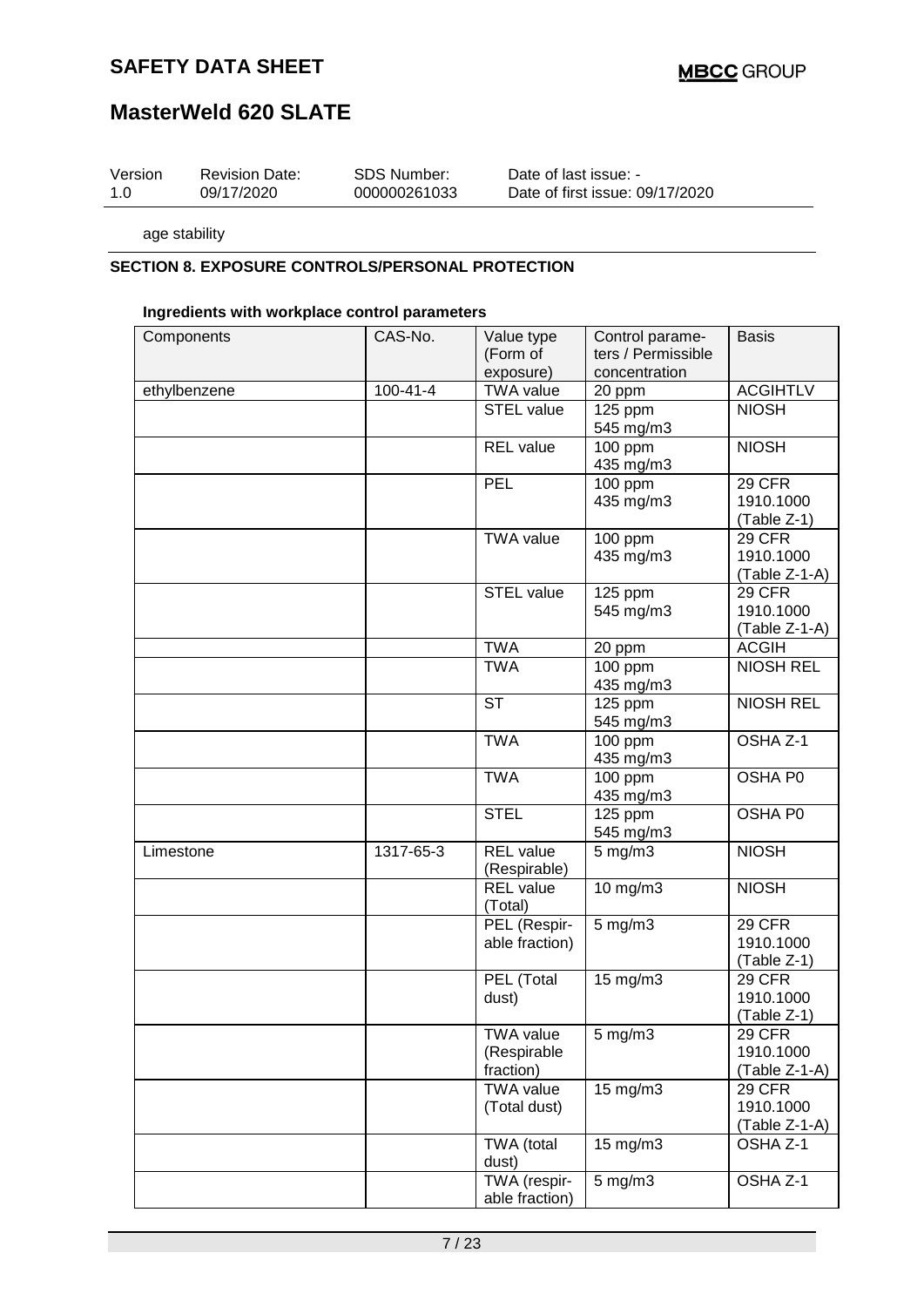| Version<br><b>Revision Date:</b><br>1.0<br>09/17/2020 |                 | SDS Number:<br>000000261033 | Date of last issue: -<br>Date of first issue: 09/17/2020 |                                                      |                                             |  |
|-------------------------------------------------------|-----------------|-----------------------------|----------------------------------------------------------|------------------------------------------------------|---------------------------------------------|--|
|                                                       |                 |                             | <b>TWA (Total</b><br>dust)                               | 15 mg/m3                                             | OSHA P0                                     |  |
|                                                       |                 |                             | TWA (respir-<br>able dust<br>fraction)                   | $5$ mg/m $3$                                         | OSHA P0                                     |  |
|                                                       |                 |                             | TWA (Res-<br>pirable)                                    | $5$ mg/m $3$<br>(Calcium car-<br>bonate)             | <b>NIOSH REL</b>                            |  |
|                                                       |                 |                             | TWA (total)                                              | 10 mg/m3<br>(Calcium car-<br>bonate)                 | <b>NIOSH REL</b>                            |  |
| xylene                                                |                 | 1330-20-7                   | <b>TWA value</b>                                         | 100 ppm                                              | <b>ACGIHTLV</b>                             |  |
|                                                       |                 |                             | STEL value                                               | 150 ppm                                              | <b>ACGIHTLV</b>                             |  |
|                                                       |                 |                             | <b>PEL</b>                                               | $100$ ppm<br>435 mg/m3                               | 29 CFR<br>1910.1000<br>(Table Z-1)          |  |
|                                                       |                 |                             | <b>TWA value</b>                                         | 100 ppm<br>435 mg/m3                                 | 29 CFR<br>1910.1000<br>$(Table Z-1-A)$      |  |
|                                                       |                 |                             | <b>STEL value</b>                                        | 150 ppm<br>655 mg/m3                                 | 29 CFR<br>1910.1000<br>$(Table Z-1-A)$      |  |
|                                                       |                 |                             | <b>REL</b> value                                         | 100 ppm<br>435 mg/m3                                 | <b>NIOSH</b>                                |  |
|                                                       |                 |                             | <b>STEL value</b>                                        | 150 ppm<br>655 mg/m3                                 | <b>NIOSH</b>                                |  |
|                                                       |                 |                             | <b>TWA</b>                                               | 100 ppm<br>435 mg/m3                                 | OSHA Z-1                                    |  |
|                                                       |                 |                             | <b>TWA</b>                                               | 100 ppm                                              | <b>ACGIH</b>                                |  |
|                                                       |                 |                             | <b>STEL</b>                                              | 150 ppm                                              | <b>ACGIH</b>                                |  |
|                                                       |                 |                             | <b>STEL</b>                                              | 150 ppm<br>655 mg/m3                                 | OSHA P0                                     |  |
|                                                       |                 |                             | <b>TWA</b>                                               | 100 ppm<br>435 mg/m3                                 | OSHA P0                                     |  |
|                                                       | Silicon dioxide | 7631-86-9                   | <b>REL</b> value                                         | $6$ mg/m $3$                                         | <b>NIOSH</b>                                |  |
|                                                       |                 |                             | <b>TWA value</b>                                         | $6$ mg/m $3$                                         | <b>29 CFR</b><br>1910.1000<br>(Table Z-1-A) |  |
|                                                       |                 |                             | <b>TWA value</b>                                         | 20 millions of<br>particles per cubic<br>foot of air | <b>29 CFR</b><br>1910.1000<br>(Table Z-3)   |  |
|                                                       |                 |                             | <b>TWA value</b>                                         | $0.8$ mg/m $3$                                       | 29 CFR<br>1910.1000<br>(Table Z-3)          |  |
|                                                       |                 |                             | TWA (Dust)                                               | 20 Million parti-<br>cles per cubic foot<br>(Silica) | OSHA Z-3                                    |  |
|                                                       |                 |                             | TWA (Dust)                                               | 80 mg/m3 /<br>%SiO2<br>(Silica)                      | OSHA Z-3                                    |  |
|                                                       |                 |                             | TWA (Res-<br>pirable dust)                               | $0.05$ mg/m $3$<br>(Silica)                          | <b>NIOSH REL</b>                            |  |
|                                                       |                 |                             | <b>TWA</b>                                               | $6$ mg/m $3$<br>(Silica)                             | <b>NIOSH REL</b>                            |  |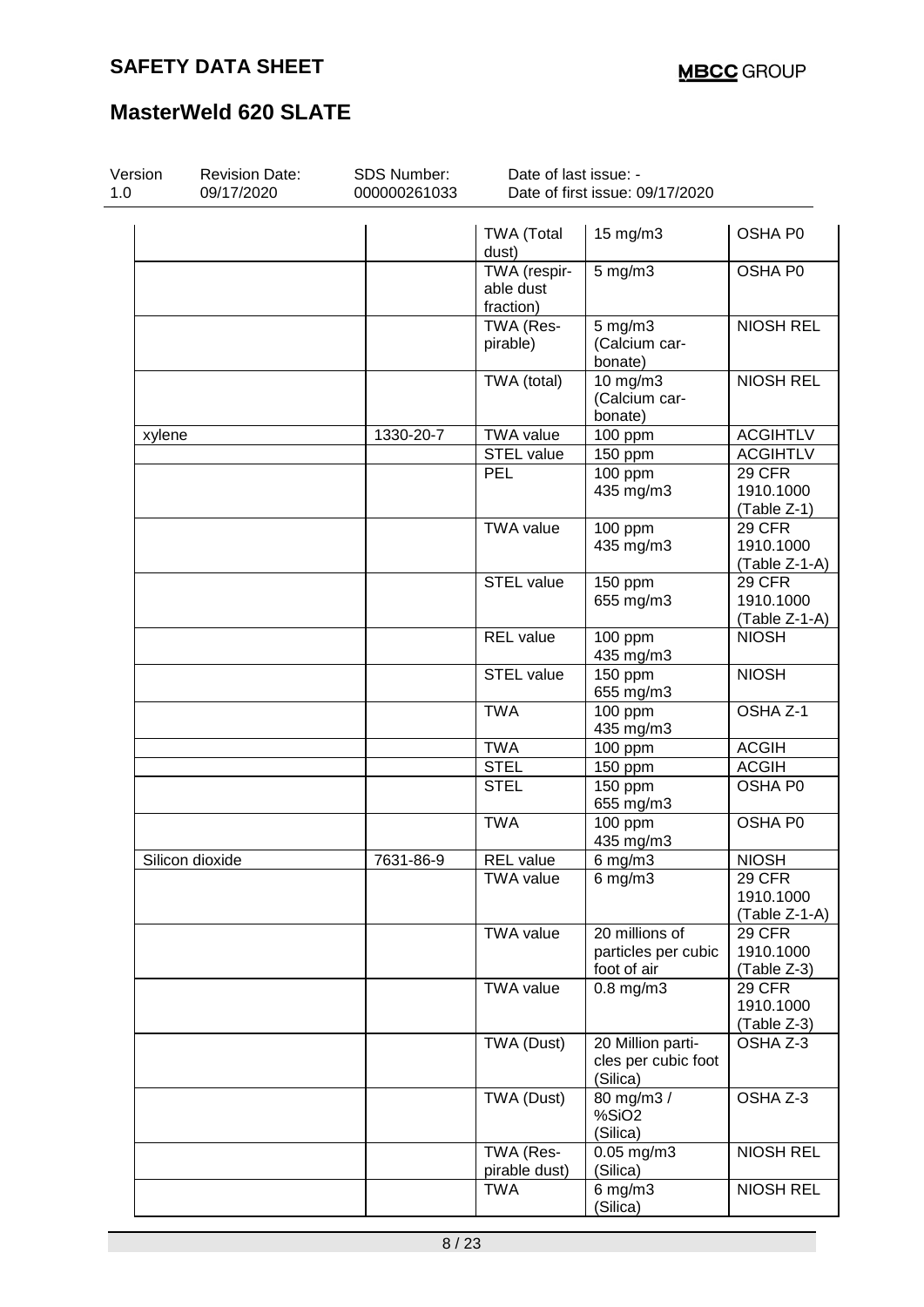| Version<br>1.0 | <b>Revision Date:</b><br>09/17/2020                                                                                                                                                                                                                                                                                                                                                                                          | <b>SDS Number:</b><br>000000261033 | Date of last issue: -                       | Date of first issue: 09/17/2020 |                                           |
|----------------|------------------------------------------------------------------------------------------------------------------------------------------------------------------------------------------------------------------------------------------------------------------------------------------------------------------------------------------------------------------------------------------------------------------------------|------------------------------------|---------------------------------------------|---------------------------------|-------------------------------------------|
|                | White mineral oil (petroleum)                                                                                                                                                                                                                                                                                                                                                                                                | 8042-47-5                          | <b>TWA value</b><br>(Inhalable<br>fraction) | $5$ mg/m $3$                    | <b>ACGIHTLV</b>                           |
|                |                                                                                                                                                                                                                                                                                                                                                                                                                              |                                    | <b>STEL</b> value<br>(Mist)                 | 10 mg/m3                        | <b>NIOSH</b>                              |
|                |                                                                                                                                                                                                                                                                                                                                                                                                                              |                                    | <b>REL</b> value<br>(Mist)                  | $5$ mg/m $3$                    | <b>NIOSH</b>                              |
|                |                                                                                                                                                                                                                                                                                                                                                                                                                              |                                    | PEL (Mist)                                  | 5 mg/m3                         | 29 CFR<br>1910.1000<br>(Table Z-1)        |
|                |                                                                                                                                                                                                                                                                                                                                                                                                                              |                                    | <b>TWA value</b><br>(Mist)                  | $5$ mg/m $3$                    | 29 CFR<br>1910.1000<br>(Table Z-1-A)      |
|                |                                                                                                                                                                                                                                                                                                                                                                                                                              |                                    | TWA (Mist)                                  | $5$ mg/m $3$                    | OSHA Z-1                                  |
|                |                                                                                                                                                                                                                                                                                                                                                                                                                              |                                    | TWA (Inhal-<br>able particu-                | $5$ mg/m $3$                    | <b>ACGIH</b>                              |
|                |                                                                                                                                                                                                                                                                                                                                                                                                                              |                                    | late matter)<br>TWA (Mist)                  | $5$ mg/m $3$                    | OSHA P0                                   |
|                |                                                                                                                                                                                                                                                                                                                                                                                                                              |                                    | TWA (Mist)                                  | $5$ mg/m $3$                    | <b>NIOSH REL</b>                          |
|                |                                                                                                                                                                                                                                                                                                                                                                                                                              |                                    | ST (Mist)                                   | 10 mg/m3                        | <b>NIOSH REL</b>                          |
|                | <b>Titanium dioxide</b>                                                                                                                                                                                                                                                                                                                                                                                                      | 13463-67-7                         | <b>TWA value</b>                            | $\overline{10}$ mg/m3           | <b>ACGIHTLV</b>                           |
|                |                                                                                                                                                                                                                                                                                                                                                                                                                              |                                    | PEL (Total<br>dust)                         | 15 mg/m3                        | 29 CFR<br>1910.1000<br>(Table Z-1)        |
|                |                                                                                                                                                                                                                                                                                                                                                                                                                              |                                    | <b>TWA value</b><br>(Total dust)            | 10 mg/m3                        | 29 CFR<br>1910.1000<br>(Table Z-1-A)      |
|                |                                                                                                                                                                                                                                                                                                                                                                                                                              |                                    | TWA (total<br>dust)                         | $15$ mg/m $3$                   | OSHA Z-1                                  |
|                |                                                                                                                                                                                                                                                                                                                                                                                                                              |                                    | <b>TWA (Total</b><br>dust)                  | 10 mg/m3                        | OSHA P0                                   |
|                |                                                                                                                                                                                                                                                                                                                                                                                                                              |                                    | <b>TWA</b>                                  | 10 mg/m3<br>(Titanium dioxide)  | <b>ACGIH</b>                              |
|                | Distillates (petroleum), hy-<br>drotreated middle; Gasoil -<br>unspecified; [A complex com-<br>bination of hydrocarbons ob-<br>tained by treating a petroleum<br>fraction with hydrogen in the<br>presence of a catalyst. It con-<br>sists of hydrocarbons having<br>carbon numbers predominantly<br>in the range of C11 through<br>C25 and boiling in the range of<br>approximately; 205oC to<br>400oC (401 oF to 752 oF).] | 64742-46-7                         | <b>TWA value</b><br>(Inhalable<br>fraction) | $5$ mg/m $3$                    | <b>ACGIHTLV</b>                           |
|                |                                                                                                                                                                                                                                                                                                                                                                                                                              |                                    | <b>STEL value</b><br>(Mist)                 | $10$ mg/m $3$                   | <b>NIOSH</b>                              |
|                |                                                                                                                                                                                                                                                                                                                                                                                                                              |                                    | <b>REL</b> value<br>(Mist)                  | $5$ mg/m $3$                    | <b>NIOSH</b>                              |
|                |                                                                                                                                                                                                                                                                                                                                                                                                                              |                                    | PEL (Mist)                                  | $5$ mg/m $3$                    | <b>29 CFR</b><br>1910.1000<br>(Table Z-1) |
|                |                                                                                                                                                                                                                                                                                                                                                                                                                              |                                    | <b>TWA value</b>                            | 5 mg/m3                         | $\overline{2}9$ CFR                       |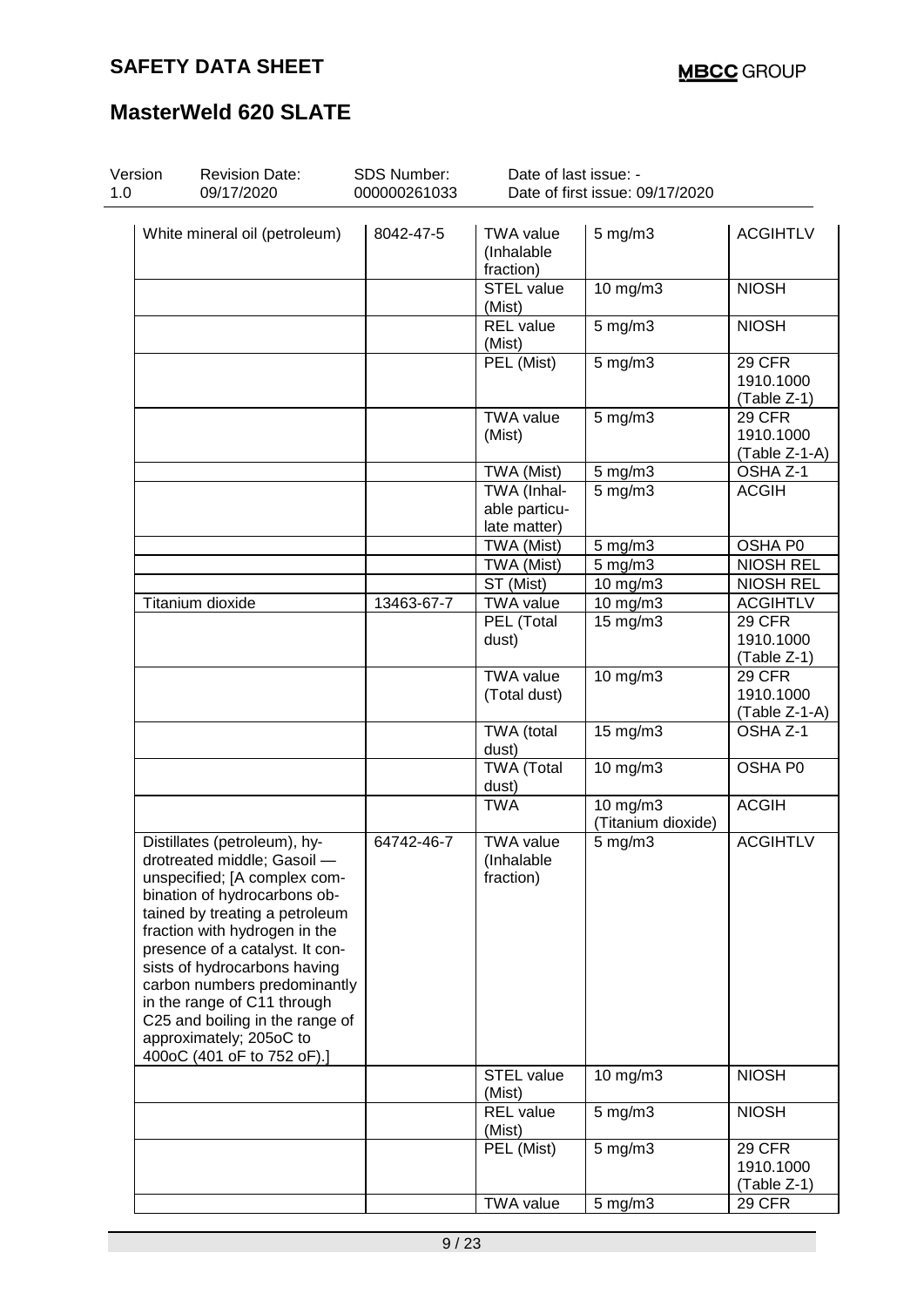| Version    | <b>Revision Date:</b>                                                                                                                                                                                                                                                                                                                                                                                                                                                                                  | SDS Number:  | Date of last issue: -                        |                                           |                            |
|------------|--------------------------------------------------------------------------------------------------------------------------------------------------------------------------------------------------------------------------------------------------------------------------------------------------------------------------------------------------------------------------------------------------------------------------------------------------------------------------------------------------------|--------------|----------------------------------------------|-------------------------------------------|----------------------------|
| 1.0        | 09/17/2020                                                                                                                                                                                                                                                                                                                                                                                                                                                                                             | 000000261033 |                                              | Date of first issue: 09/17/2020           |                            |
|            |                                                                                                                                                                                                                                                                                                                                                                                                                                                                                                        |              | (Mist)                                       |                                           | 1910.1000<br>(Table Z-1-A) |
|            |                                                                                                                                                                                                                                                                                                                                                                                                                                                                                                        |              | TWA (Mist)                                   | 5 mg/m3                                   | OSHA <sub>Z-1</sub>        |
|            |                                                                                                                                                                                                                                                                                                                                                                                                                                                                                                        |              | TWA (Mist)                                   | $5$ mg/m $3$                              | OSHA P0                    |
|            |                                                                                                                                                                                                                                                                                                                                                                                                                                                                                                        |              | TWA (Mist)                                   | $5$ mg/m $3$                              | <b>NIOSH REL</b>           |
|            |                                                                                                                                                                                                                                                                                                                                                                                                                                                                                                        |              | ST (Mist)                                    | 10 mg/m3                                  | <b>NIOSH REL</b>           |
|            | Distillates (petroleum), hy-<br>drotreated light                                                                                                                                                                                                                                                                                                                                                                                                                                                       | 64742-47-8   | <b>TWA value</b><br>(Non-<br>aerosol)        | 200 mg/m3<br>(total hydrocarbon<br>vapor) | <b>ACGIHTLV</b>            |
|            |                                                                                                                                                                                                                                                                                                                                                                                                                                                                                                        |              | Skin Desig-<br>nation (Non-<br>aerosol)      |                                           | <b>ACGIHTLV</b>            |
|            |                                                                                                                                                                                                                                                                                                                                                                                                                                                                                                        |              | <b>REL</b> value                             | 100 mg/m3                                 | <b>NIOSH</b>               |
|            |                                                                                                                                                                                                                                                                                                                                                                                                                                                                                                        |              | TWA (Mist)                                   | $5$ mg/m $3$                              | OSHA Z-1                   |
|            |                                                                                                                                                                                                                                                                                                                                                                                                                                                                                                        |              | <b>TWA</b>                                   | 200 mg/m3<br>(total hydrocarbon<br>vapor) | <b>ACGIH</b>               |
|            |                                                                                                                                                                                                                                                                                                                                                                                                                                                                                                        |              | TWA (Mist)                                   | $5$ mg/m $3$                              | OSHA P0                    |
|            |                                                                                                                                                                                                                                                                                                                                                                                                                                                                                                        |              | TWA (Mist)                                   | $5$ mg/m $3$                              | <b>NIOSH REL</b>           |
|            |                                                                                                                                                                                                                                                                                                                                                                                                                                                                                                        |              | ST (Mist)                                    | 10 mg/m3                                  | <b>NIOSH REL</b>           |
| paraffins. | Distillates (petroleum), hy-<br>drotreated light naphthenic;<br>Baseoil - unspecified; [A<br>complex combination of hydro-<br>carbons obtained by treating a<br>petroleum fraction with hydro-<br>gen in the presence of a cata-<br>lyst. It consists of hydrocar-<br>bons having carbon numbers<br>predominantly in the range of<br>C15 through C30 and produc-<br>es a finished oil with a viscosi-<br>ty of less than 100 SUS at 100<br>oF (19cSt at 40 oC). It con-<br>tains relatively few normal | 64742-53-6   | <b>TWA value</b><br>(Inhalable<br>fraction)  | $5$ mg/m $3$                              | <b>ACGIHTLV</b>            |
|            |                                                                                                                                                                                                                                                                                                                                                                                                                                                                                                        |              | TWA (Mist)                                   | 5 mg/m3                                   | OSHA Z-1                   |
|            |                                                                                                                                                                                                                                                                                                                                                                                                                                                                                                        |              | TWA (Inhal-<br>able particu-<br>late matter) | $5$ mg/m $3$                              | <b>ACGIH</b>               |
|            |                                                                                                                                                                                                                                                                                                                                                                                                                                                                                                        |              | TWA (Mist)                                   | 5 mg/m3                                   | OSHA P0                    |
|            |                                                                                                                                                                                                                                                                                                                                                                                                                                                                                                        |              | TWA (Mist)                                   | $5$ mg/m $3$                              | <b>NIOSH REL</b>           |
|            |                                                                                                                                                                                                                                                                                                                                                                                                                                                                                                        |              | ST (Mist)                                    | 10 mg/m3                                  | <b>NIOSH REL</b>           |
|            | Distillates (petroleum), hy-<br>drotreated heavy paraffinic;<br>Baseoil - unspecified; [A<br>complex combination of hydro-<br>carbons obtained by treating a<br>petroleum fraction with hydro-<br>gen in the presence of a cata-<br>lyst. It consists of hydrocar-<br>bons having carbon numbers<br>predominantly in the range of<br>C20 through C50 and produc-                                                                                                                                       | 64742-54-7   | <b>TWA value</b><br>(Inhalable<br>fraction)  | $5$ mg/m $3$                              | <b>ACGIHTLV</b>            |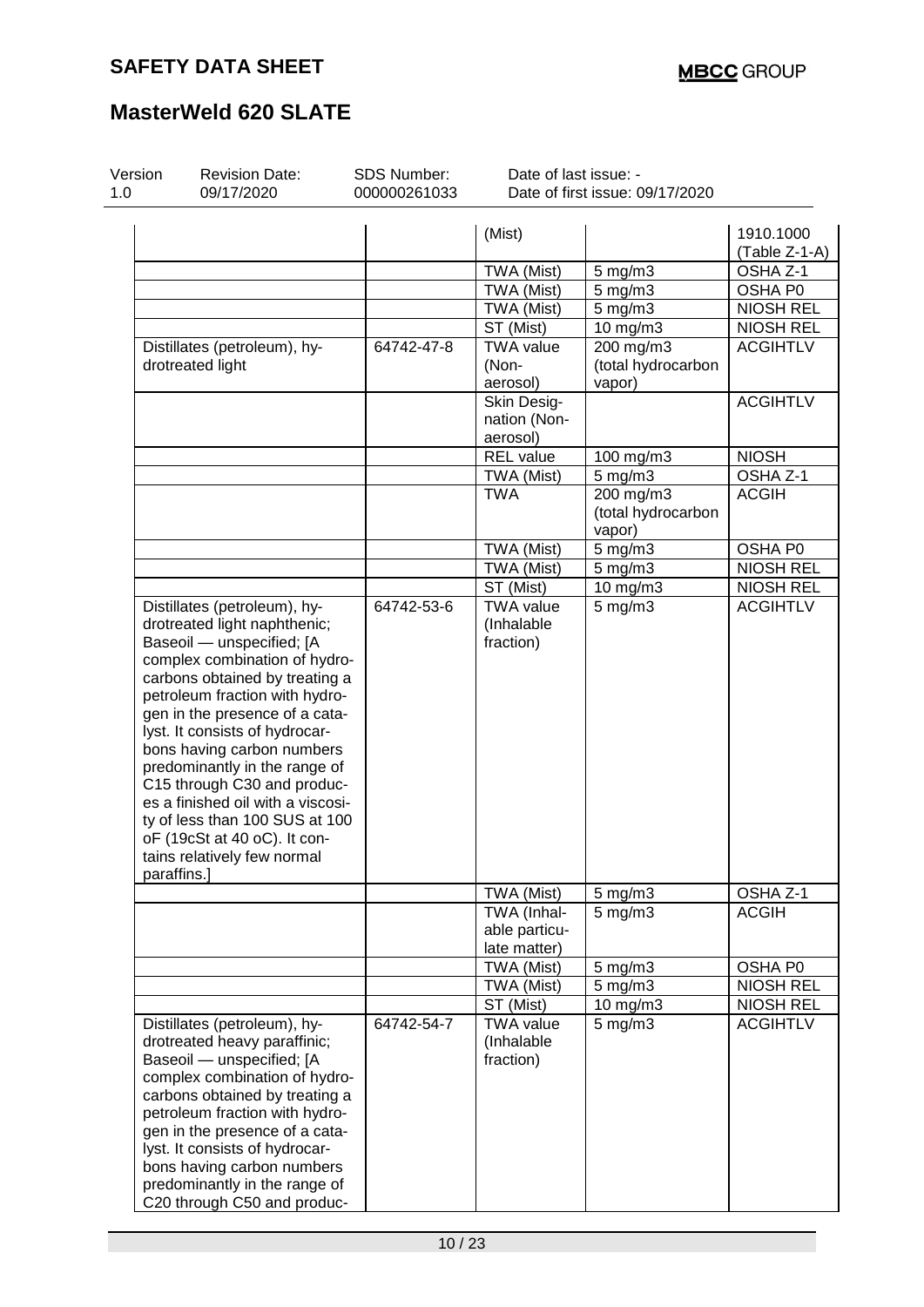| Version<br>1.0 | <b>Revision Date:</b><br>09/17/2020                                                                                                                                                                                                                                                                                                                                                                                                                                                                                                        | SDS Number:<br>000000261033 | Date of last issue: -                        | Date of first issue: 09/17/2020 |                                      |
|----------------|--------------------------------------------------------------------------------------------------------------------------------------------------------------------------------------------------------------------------------------------------------------------------------------------------------------------------------------------------------------------------------------------------------------------------------------------------------------------------------------------------------------------------------------------|-----------------------------|----------------------------------------------|---------------------------------|--------------------------------------|
|                | es a finished oil of at least 100<br>SUS at 100oF (19cSt at 40<br>oC). It contains a relatively<br>large proportion of saturated<br>hydrocarbons.]                                                                                                                                                                                                                                                                                                                                                                                         |                             |                                              |                                 |                                      |
|                |                                                                                                                                                                                                                                                                                                                                                                                                                                                                                                                                            |                             | REL value<br>(Mist)                          | $5 \text{ mg/m}$ 3              | <b>NIOSH</b>                         |
|                |                                                                                                                                                                                                                                                                                                                                                                                                                                                                                                                                            |                             | <b>STEL value</b><br>(Mist)                  | 10 mg/m3                        | <b>NIOSH</b>                         |
|                |                                                                                                                                                                                                                                                                                                                                                                                                                                                                                                                                            |                             | PEL (Mist)                                   | $5$ mg/m $3$                    | 29 CFR<br>1910.1000<br>$(Table Z-1)$ |
|                |                                                                                                                                                                                                                                                                                                                                                                                                                                                                                                                                            |                             | TWA (Mist)                                   | $5 \text{ mg/m}$ 3              | OSHA Z-1                             |
|                |                                                                                                                                                                                                                                                                                                                                                                                                                                                                                                                                            |                             | TWA (Inhal-<br>able particu-<br>late matter) | $5$ mg/m $3$                    | <b>ACGIH</b>                         |
|                |                                                                                                                                                                                                                                                                                                                                                                                                                                                                                                                                            |                             | TWA (Mist)                                   | $5 \text{ mg/m}$ 3              | OSHA P0                              |
|                |                                                                                                                                                                                                                                                                                                                                                                                                                                                                                                                                            |                             | TWA (Mist)                                   | $5 \text{ mg/m}$ 3              | NIOSH REL                            |
|                |                                                                                                                                                                                                                                                                                                                                                                                                                                                                                                                                            |                             | ST (Mist)                                    | 10 mg/m3                        | <b>NIOSH REL</b>                     |
| bons.          | Distillates (petroleum), hy-<br>drotreated light paraffinic;<br>Baseoil - unspecified; [A<br>complex combination of hydro-<br>carbons obtained by treating a<br>petroleum fraction with hydro-<br>gen in the presence of a cata-<br>lyst. It consists of hydrocar-<br>bons having carbon numbers<br>predominantly in the range of<br>C15 through C30 and produc-<br>es a finished oil with a viscosi-<br>ty of less than 100 SUS at 100<br>oF (19cSt at 40 oC). It con-<br>tains a relatively large propor-<br>tion of saturated hydrocar- | 64742-55-8                  | <b>TWA value</b><br>(Inhalable<br>fraction)  | $5$ mg/m $3$                    | <b>ACGIHTLV</b>                      |
|                |                                                                                                                                                                                                                                                                                                                                                                                                                                                                                                                                            |                             | <b>STEL value</b><br>(Mist)                  | 10 mg/m3                        | <b>NIOSH</b>                         |
|                |                                                                                                                                                                                                                                                                                                                                                                                                                                                                                                                                            |                             | REL value<br>(Mist)                          | $5 \text{ mg/m}$ 3              | <b>NIOSH</b>                         |
|                |                                                                                                                                                                                                                                                                                                                                                                                                                                                                                                                                            |                             | PEL (Mist)                                   | $5 \text{ mg/m}$ 3              | 29 CFR<br>1910.1000<br>(Table Z-1)   |
|                |                                                                                                                                                                                                                                                                                                                                                                                                                                                                                                                                            |                             | <b>TWA value</b><br>(Mist)                   | $5$ mg/m $3$                    | 29 CFR<br>1910.1000<br>(Table Z-1-A) |
|                |                                                                                                                                                                                                                                                                                                                                                                                                                                                                                                                                            |                             | TWA (Mist)                                   | $5$ mg/m $3$                    | OSHA Z-1                             |
|                |                                                                                                                                                                                                                                                                                                                                                                                                                                                                                                                                            |                             | TWA (Inhal-<br>able particu-<br>late matter) | $5$ mg/m $3$                    | <b>ACGIH</b>                         |
|                |                                                                                                                                                                                                                                                                                                                                                                                                                                                                                                                                            |                             | TWA (Mist)                                   | $5$ mg/m $3$                    | OSHA P0                              |
|                |                                                                                                                                                                                                                                                                                                                                                                                                                                                                                                                                            |                             | TWA (Mist)                                   | $5$ mg/m $3$                    | <b>NIOSH REL</b>                     |
|                |                                                                                                                                                                                                                                                                                                                                                                                                                                                                                                                                            |                             | ST (Mist)                                    | 10 mg/m3                        | <b>NIOSH REL</b>                     |
|                | Lubricating oils (petroleum),                                                                                                                                                                                                                                                                                                                                                                                                                                                                                                              | 72623-85-9                  | <b>TWA value</b>                             | $5$ mg/m $3$                    | <b>ACGIHTLV</b>                      |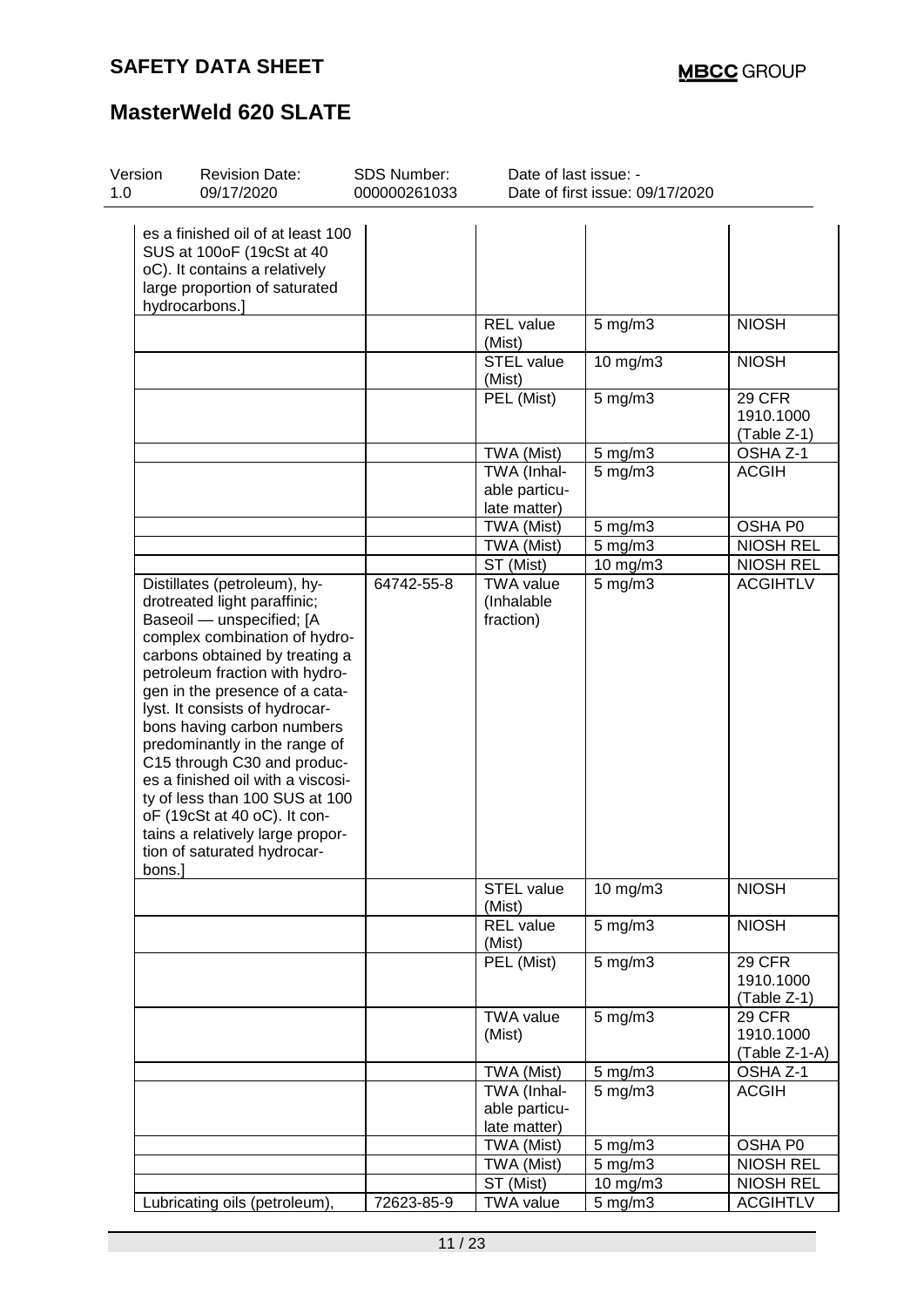| Version<br>1.0 | <b>Revision Date:</b><br>09/17/2020                                                                                                                                                                                                                                                                                                                                                                                                                                                                                                                                                                                                                               | SDS Number:<br>000000261033 | Date of last issue: -                                      | Date of first issue: 09/17/2020    |                          |
|----------------|-------------------------------------------------------------------------------------------------------------------------------------------------------------------------------------------------------------------------------------------------------------------------------------------------------------------------------------------------------------------------------------------------------------------------------------------------------------------------------------------------------------------------------------------------------------------------------------------------------------------------------------------------------------------|-----------------------------|------------------------------------------------------------|------------------------------------|--------------------------|
|                | C20-50, hydrotreated neutral<br>oil-based, high-viscosity;<br>Baseoil - unspecified; [A<br>complex combination of hydro-<br>carbons obtained by treating<br>light vacuum gas oil, heavy<br>vacuum gas oil, and; solvent<br>deasphalted residual oil with<br>hydrogen in the presence of a<br>catalyst in a two stage process<br>with dewaxing being carried<br>out between the two stages. It<br>consists predominantly of hy-<br>drocarbons having carbon<br>numbers predominantly in the<br>range of C20 through C50 and<br>produces a finished oil having<br>a viscosity of approximately<br>112cSt at 40 oC. It contains a<br>relatively large proportion of  |                             | (Inhalable<br>fraction)                                    |                                    |                          |
|                | saturated hydrocarbons.]                                                                                                                                                                                                                                                                                                                                                                                                                                                                                                                                                                                                                                          |                             |                                                            |                                    |                          |
|                |                                                                                                                                                                                                                                                                                                                                                                                                                                                                                                                                                                                                                                                                   |                             | TWA (Mist)<br>TWA (Inhal-<br>able particu-<br>late matter) | $5 \text{ mg/m}$ 3<br>$5$ mg/m $3$ | OSHA Z-1<br><b>ACGIH</b> |
|                |                                                                                                                                                                                                                                                                                                                                                                                                                                                                                                                                                                                                                                                                   |                             | TWA (Mist)                                                 | $5$ mg/m $3$                       | OSHA P0                  |
|                |                                                                                                                                                                                                                                                                                                                                                                                                                                                                                                                                                                                                                                                                   |                             | TWA (Mist)                                                 | $5$ mg/m $3$                       | <b>NIOSH REL</b>         |
|                |                                                                                                                                                                                                                                                                                                                                                                                                                                                                                                                                                                                                                                                                   |                             | ST (Mist)                                                  | $10$ mg/m $3$                      | <b>NIOSH REL</b>         |
|                | Lubricating oils (petroleum),<br>C15-30, hydrotreated neutral<br>oil-based; Baseoil - unspeci-<br>fied; [A complex combination<br>of hydrocarbons obtained by<br>treating light vacuum gas oil<br>and heavy vacuum gas oil with<br>hydrogen in the presence of a<br>catalyst in a two stage process<br>with dewaxing being carried<br>out between the two stages. It<br>consists predominantly of hy-<br>drocarbons having carbon<br>numbers predominantly in the<br>range of C15 through C30 and<br>produces a finished oil having<br>a viscosity of approximately<br>15cSt at 40 oC. It contains a<br>relatively large proportion of<br>saturated hydrocabons.] | 72623-86-0                  | <b>TWA value</b><br>(Inhalable<br>fraction)                | $5$ mg/m $3$                       | <b>ACGIHTLV</b>          |
|                |                                                                                                                                                                                                                                                                                                                                                                                                                                                                                                                                                                                                                                                                   |                             | TWA (Mist)                                                 | $5$ mg/m $3$                       | OSHA Z-1                 |
|                |                                                                                                                                                                                                                                                                                                                                                                                                                                                                                                                                                                                                                                                                   |                             | TWA (Inhal-<br>able particu-<br>late matter)               | $5$ mg/m $3$                       | <b>ACGIH</b>             |
|                |                                                                                                                                                                                                                                                                                                                                                                                                                                                                                                                                                                                                                                                                   |                             | TWA (Mist)                                                 | 5 mg/m3                            | OSHA P0                  |
|                |                                                                                                                                                                                                                                                                                                                                                                                                                                                                                                                                                                                                                                                                   |                             | TWA (Mist)                                                 | $5$ mg/m $3$                       | <b>NIOSH REL</b>         |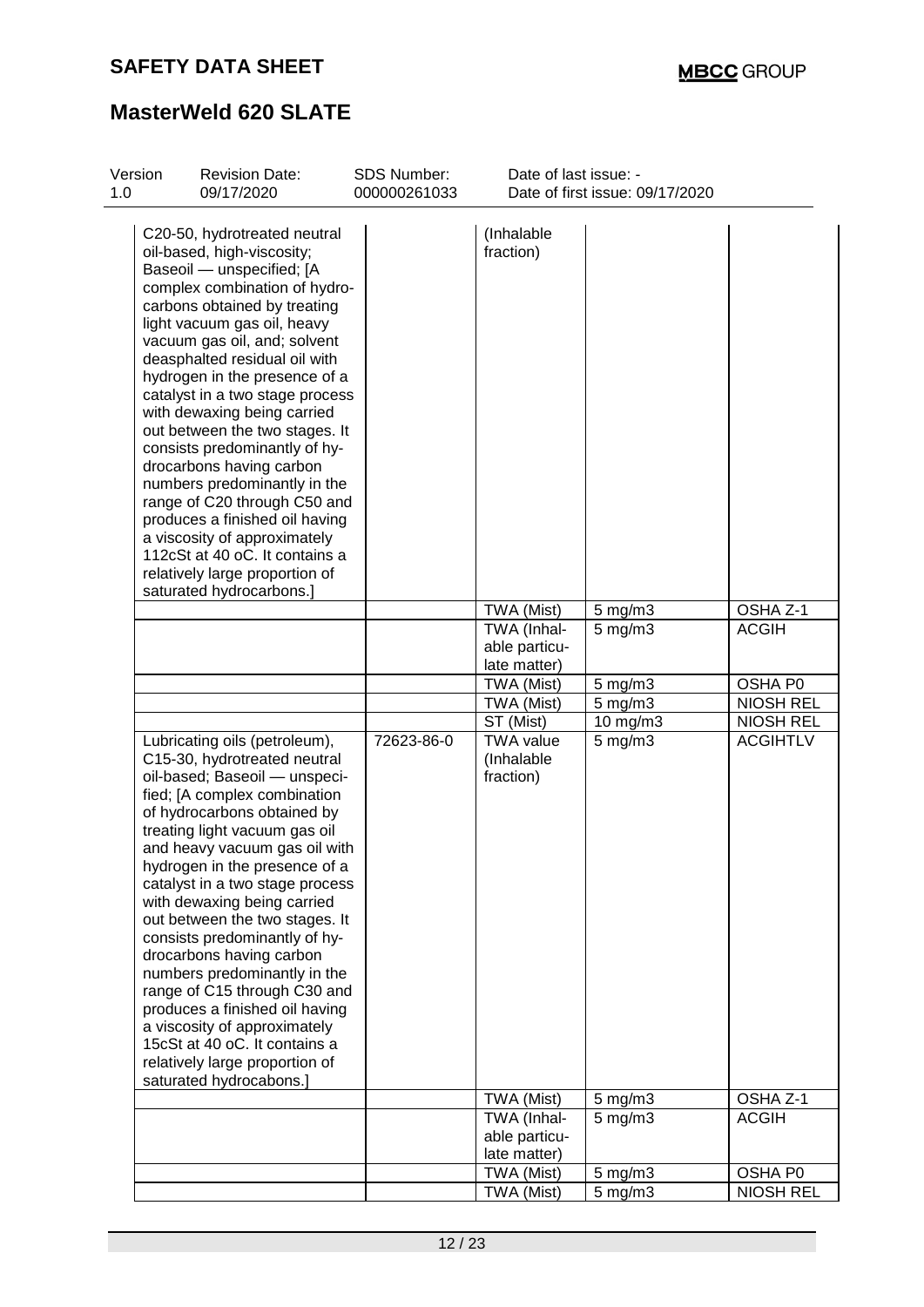| Version<br>1.0 | <b>Revision Date:</b><br>09/17/2020                                                                                                                                                                                                                                                                                                                                                                                                                                                                                                                                                                                                                                                                      | SDS Number:<br>000000261033 | Date of last issue: -<br>Date of first issue: 09/17/2020 |                                                              |                  |
|----------------|----------------------------------------------------------------------------------------------------------------------------------------------------------------------------------------------------------------------------------------------------------------------------------------------------------------------------------------------------------------------------------------------------------------------------------------------------------------------------------------------------------------------------------------------------------------------------------------------------------------------------------------------------------------------------------------------------------|-----------------------------|----------------------------------------------------------|--------------------------------------------------------------|------------------|
|                |                                                                                                                                                                                                                                                                                                                                                                                                                                                                                                                                                                                                                                                                                                          |                             | ST (Mist)                                                | 10 mg/m3                                                     | <b>NIOSH REL</b> |
| bons.]         | Lubricating oils (petroleum),<br>C20-50, hydrotreated neutral<br>oil-based; Baseoil - unspeci-<br>fied; [A complex combination<br>of hydrocarbons obtained by<br>treating light vacuum gas oil,<br>heavy vacuum gas oil and<br>solvent deasphalted residual<br>oil with hydrogen in the pres-<br>ence of a catalyst in a two<br>stage process with dewaxing<br>being carried out between the<br>two stages. It consists predom-<br>inantly of hydrocarbons having<br>carbon numbers predominantly<br>in the range of C20 through<br>C50 and produces a finished<br>oil with a viscosity of approxi-<br>mately 32cSt at 40 oC. It con-<br>tains a relatively large propor-<br>tion of saturated hydrocar- | 72623-87-1                  | <b>TWA value</b><br>(Inhalable<br>fraction)              | $5$ mg/m $3$                                                 | <b>ACGIHTLV</b>  |
|                |                                                                                                                                                                                                                                                                                                                                                                                                                                                                                                                                                                                                                                                                                                          |                             | TWA (Mist)                                               | $5 \text{ mg/m}$ 3                                           | OSHA Z-1         |
|                |                                                                                                                                                                                                                                                                                                                                                                                                                                                                                                                                                                                                                                                                                                          |                             | TWA (Inhal-<br>able particu-<br>late matter)             | $5$ mg/m $3$                                                 | <b>ACGIH</b>     |
|                |                                                                                                                                                                                                                                                                                                                                                                                                                                                                                                                                                                                                                                                                                                          |                             | TWA (Mist)                                               | $5 \text{ mg/m}$ 3                                           | OSHA P0          |
|                |                                                                                                                                                                                                                                                                                                                                                                                                                                                                                                                                                                                                                                                                                                          |                             | TWA (Mist)                                               | $5$ mg/m $3$                                                 | <b>NIOSH REL</b> |
|                |                                                                                                                                                                                                                                                                                                                                                                                                                                                                                                                                                                                                                                                                                                          |                             | ST (Mist)                                                | $10$ mg/m $3$                                                | <b>NIOSH REL</b> |
|                | Gas oils (petroleum), vacuum,<br>hydrocracked, hydroisomer-<br>ized, hydrogenated, C20-40,<br>branched and cyclic                                                                                                                                                                                                                                                                                                                                                                                                                                                                                                                                                                                        | 178603-65-1                 | <b>TWA value</b><br>(Inhalable<br>fraction)              | $5$ mg/m $3$                                                 | <b>ACGIHTLV</b>  |
|                | Gas oils (petroleum), vacuum,<br>hydrocracked, hydroisomer-<br>ized, hydrogenated, C15-30,<br>branched and cyclic                                                                                                                                                                                                                                                                                                                                                                                                                                                                                                                                                                                        | 178603-64-0                 | <b>TWA value</b><br>(Inhalable<br>fraction)              | $5$ mg/m $3$                                                 | <b>ACGIHTLV</b>  |
|                | Gas oils (petroleum), vacuum,<br>hydrocracked, hydroisomer-<br>ized, hydrogenated, C25-55,<br>branched and cyclic                                                                                                                                                                                                                                                                                                                                                                                                                                                                                                                                                                                        | 178603-66-2                 | <b>TWA value</b><br>(Inhalable<br>fraction)              | $5$ mg/m $3$                                                 | <b>ACGIHTLV</b>  |
|                | Lubricating oils (petroleum),<br>C15-30, hydrotreated neutral<br>oil-based, contg. solvent<br>deasphalted residual oil                                                                                                                                                                                                                                                                                                                                                                                                                                                                                                                                                                                   | 72623-84-8                  | <b>TWA value</b><br>(Inhalable<br>fraction)              | $5$ mg/m $3$                                                 | <b>ACGIHTLV</b>  |
|                | <b>Engineering measures</b>                                                                                                                                                                                                                                                                                                                                                                                                                                                                                                                                                                                                                                                                              |                             | Ensure adequate ventilation.                             |                                                              |                  |
|                | Personal protective equipment                                                                                                                                                                                                                                                                                                                                                                                                                                                                                                                                                                                                                                                                            |                             |                                                          |                                                              |                  |
|                | Respiratory protection                                                                                                                                                                                                                                                                                                                                                                                                                                                                                                                                                                                                                                                                                   |                             | if ventilation is inadequate to control dust.            | Wear a NIOSH approved (or equivalent) particulate respirator |                  |
|                | Hand protection                                                                                                                                                                                                                                                                                                                                                                                                                                                                                                                                                                                                                                                                                          |                             |                                                          |                                                              |                  |
|                | Remarks                                                                                                                                                                                                                                                                                                                                                                                                                                                                                                                                                                                                                                                                                                  |                             |                                                          | The suitability for a specific workplace should be discussed |                  |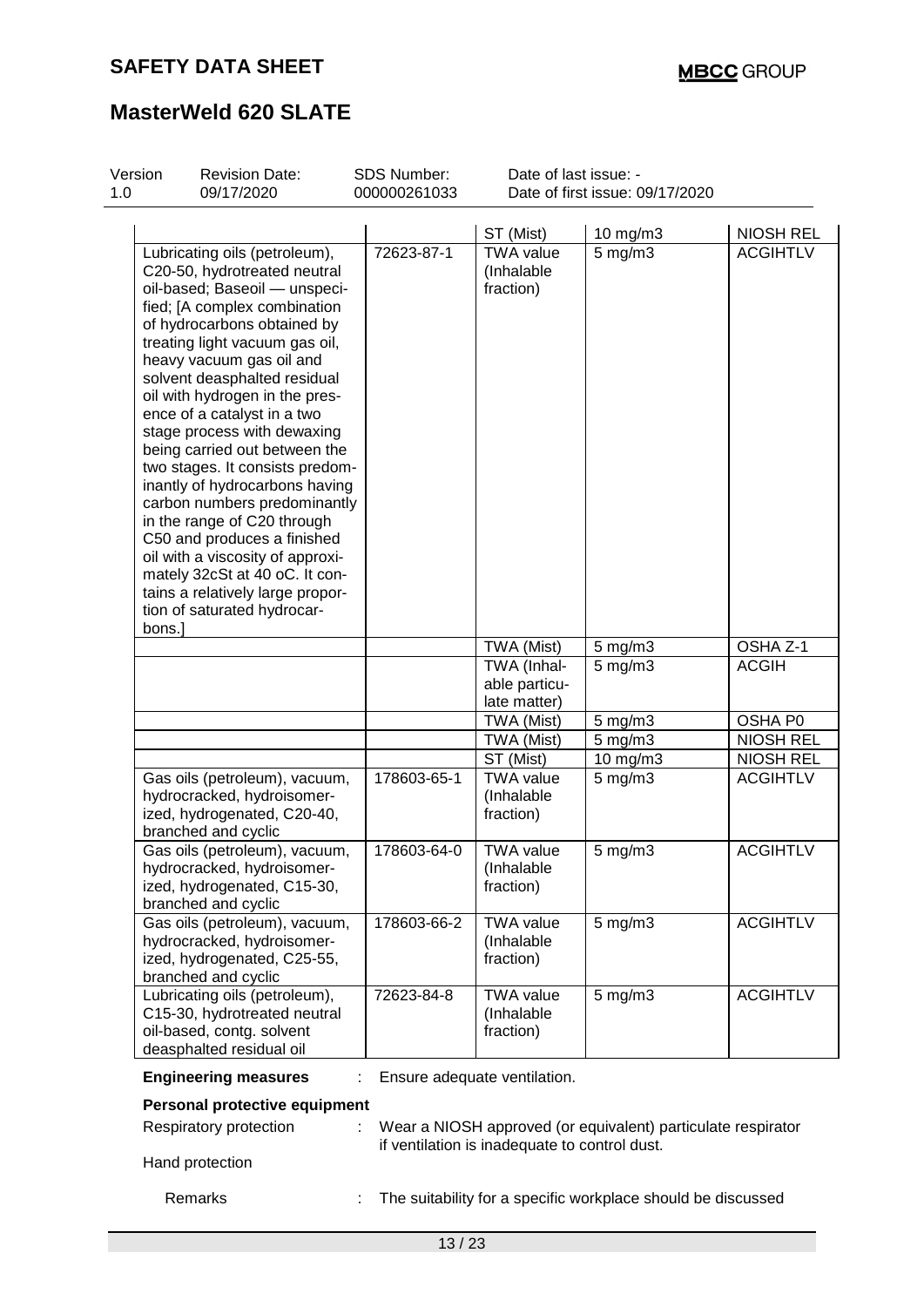| Version<br>1.0                                                                                                                  | <b>Revision Date:</b><br>09/17/2020 | <b>SDS Number:</b><br>000000261033                                  | Date of last issue: -<br>Date of first issue: 09/17/2020                                                                                                                                 |  |  |  |  |
|---------------------------------------------------------------------------------------------------------------------------------|-------------------------------------|---------------------------------------------------------------------|------------------------------------------------------------------------------------------------------------------------------------------------------------------------------------------|--|--|--|--|
|                                                                                                                                 |                                     |                                                                     | with the producers of the protective gloves.                                                                                                                                             |  |  |  |  |
|                                                                                                                                 | Eye protection                      | : Eye wash bottle with pure water<br>Tightly fitting safety goggles |                                                                                                                                                                                          |  |  |  |  |
|                                                                                                                                 | Skin and body protection            |                                                                     | Choose body protection according to the amount and con-<br>centration of the dangerous substance at the work place.                                                                      |  |  |  |  |
| $\therefore$ Avoid inhalation of dusts.<br>Protective measures<br>stated personal protection equipment.<br>and safety practice. |                                     |                                                                     | Wearing of closed work clothing is required additionally to the<br>Avoid exposure - obtain special instructions before use.<br>Handle in accordance with good building materials hygiene |  |  |  |  |
|                                                                                                                                 | Hygiene measures                    |                                                                     | : When using do not eat or drink.<br>When using do not smoke.<br>Wash hands before breaks and at the end of workday.                                                                     |  |  |  |  |

### **SECTION 9. PHYSICAL AND CHEMICAL PROPERTIES**

| Appearance                                          |            | paste                                                                                                                                    |
|-----------------------------------------------------|------------|------------------------------------------------------------------------------------------------------------------------------------------|
| Color                                               |            | various colours                                                                                                                          |
| Odor                                                |            | solvent                                                                                                                                  |
| <b>Odor Threshold</b>                               |            | No data available                                                                                                                        |
| рH                                                  |            | not applicable                                                                                                                           |
| Melting point                                       |            | No applicable information available.                                                                                                     |
| Boiling point                                       |            | No applicable information available.                                                                                                     |
| Flash point                                         |            | does not flash                                                                                                                           |
| Evaporation rate                                    |            | No applicable information available.                                                                                                     |
| Flammability (solid, gas)                           |            | not flammable<br>Method: Manual of tests and criteria. Test N.1 (United Nations<br>Recommendations on the Transport of Dangerous Goods). |
| Self-ignition                                       |            | not self-igniting                                                                                                                        |
| Upper explosion limit / Upper<br>flammability limit | $\sim$ 1.  | 6.7 %(V)                                                                                                                                 |
| Lower explosion limit / Lower<br>flammability limit | $\sim 100$ | $1.0\%$ (V)                                                                                                                              |
| Vapor pressure                                      |            | No applicable information available.                                                                                                     |
| Relative vapor density                              |            | Heavier than air.                                                                                                                        |
| Relative density                                    |            | No applicable information available.                                                                                                     |
| Density                                             |            | $0.98$ g/cm3                                                                                                                             |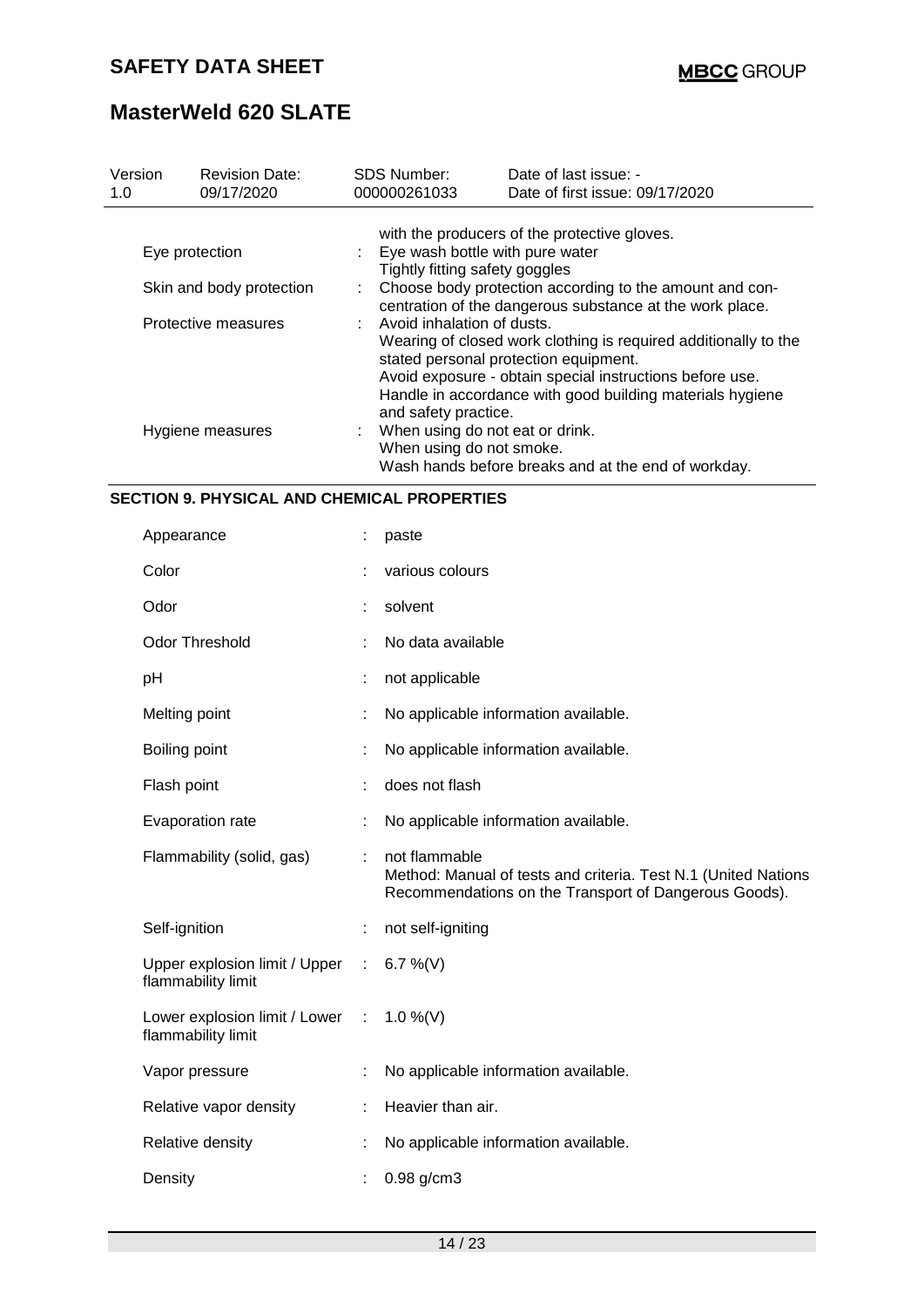# **MasterWeld 620 SLATE**

| Version<br>1.0                                             | <b>Revision Date:</b><br>09/17/2020        |                                           | <b>SDS Number:</b><br>000000261033                                   | Date of last issue: -<br>Date of first issue: 09/17/2020         |  |  |  |  |
|------------------------------------------------------------|--------------------------------------------|-------------------------------------------|----------------------------------------------------------------------|------------------------------------------------------------------|--|--|--|--|
| <b>Bulk density</b><br>Solubility(ies)<br>Water solubility |                                            |                                           | 1,800 - 2,400 kg/m3<br>slightly soluble                              |                                                                  |  |  |  |  |
|                                                            | Solubility in other solvents               | No applicable information available.<br>÷ |                                                                      |                                                                  |  |  |  |  |
|                                                            | Partition coefficient: n-<br>octanol/water |                                           | not applicable                                                       |                                                                  |  |  |  |  |
|                                                            | Autoignition temperature                   |                                           | No data available.                                                   |                                                                  |  |  |  |  |
| Decomposition temperature                                  |                                            |                                           | No decomposition if stored and handled as pre-<br>scribed/indicated. |                                                                  |  |  |  |  |
|                                                            | Viscosity<br>Viscosity, dynamic            | ÷                                         |                                                                      | No applicable information available.                             |  |  |  |  |
|                                                            | Viscosity, kinematic                       | ÷                                         | 454400 mm2/s (104 °F / 40 °C)                                        |                                                                  |  |  |  |  |
|                                                            | <b>Explosive properties</b>                |                                           | Not explosive<br>Not explosive                                       |                                                                  |  |  |  |  |
|                                                            | Oxidizing properties                       |                                           | as oxidizing.                                                        | Based on its structural properties the product is not classified |  |  |  |  |
|                                                            | Self-heating substances                    |                                           | No data available                                                    |                                                                  |  |  |  |  |
|                                                            | Sublimation point                          |                                           |                                                                      | No applicable information available.                             |  |  |  |  |
|                                                            | Molecular weight                           |                                           | No data available                                                    |                                                                  |  |  |  |  |
|                                                            |                                            |                                           |                                                                      |                                                                  |  |  |  |  |

### **SECTION 10. STABILITY AND REACTIVITY**

| Reactivity<br>Chemical stability<br>Possibility of hazardous reac- :<br>tions |    | No decomposition if stored and applied as directed.<br>No decomposition if stored and applied as directed.<br>No decomposition if stored and applied as directed. |
|-------------------------------------------------------------------------------|----|-------------------------------------------------------------------------------------------------------------------------------------------------------------------|
| Conditions to avoid<br>Incompatible materials                                 | ÷. | See SDS section 7 - Handling and storage.<br>Strong acids<br>Strong bases<br>Strong oxidizing agents<br>Strong reducing agents                                    |
| Hazardous decomposition<br>products                                           | ÷. | No hazardous decomposition products if stored and handled<br>as prescribed/indicated.                                                                             |

#### **SECTION 11. TOXICOLOGICAL INFORMATION**

### **Acute toxicity**

Not classified based on available information.

### **Product:**

| Acute oral toxicity       | : Remarks: No applicable information available. |
|---------------------------|-------------------------------------------------|
| Acute inhalation toxicity | : Remarks: No applicable information available. |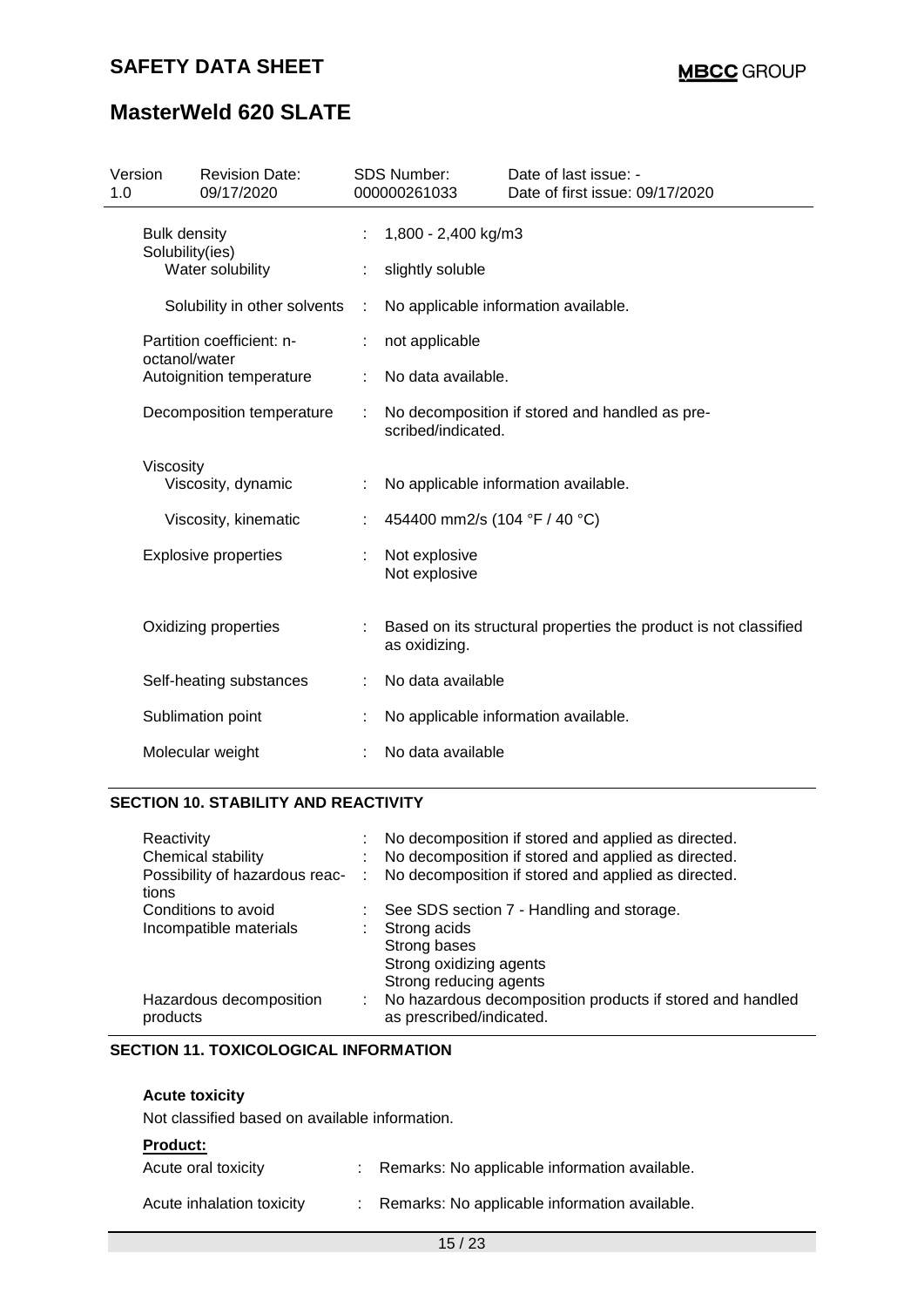| Version<br>1.0 |                            | <b>Revision Date:</b><br>09/17/2020                                                |    | <b>SDS Number:</b><br>000000261033 | Date of last issue: -<br>Date of first issue: 09/17/2020     |
|----------------|----------------------------|------------------------------------------------------------------------------------|----|------------------------------------|--------------------------------------------------------------|
|                |                            | Acute dermal toxicity                                                              | ÷. |                                    | Remarks: No applicable information available.                |
|                |                            | <b>Skin corrosion/irritation</b><br>Causes skin irritation.                        |    |                                    |                                                              |
|                | Product:<br><b>Remarks</b> |                                                                                    |    |                                    | May cause skin irritation in susceptible persons.            |
|                |                            | Serious eye damage/eye irritation<br>Causes eye irritation.                        |    |                                    |                                                              |
|                | Product:<br>Remarks        |                                                                                    |    | system.                            | Product dust may be irritating to eyes, skin and respiratory |
|                |                            | Respiratory or skin sensitization                                                  |    |                                    |                                                              |
|                |                            | <b>Skin sensitization</b><br>Not classified based on available information.        |    |                                    |                                                              |
|                |                            | <b>Respiratory sensitization</b><br>Not classified based on available information. |    |                                    |                                                              |
|                |                            | <b>Germ cell mutagenicity</b><br>Not classified based on available information.    |    |                                    |                                                              |
|                |                            | Carcinogenicity<br>May cause cancer.                                               |    |                                    |                                                              |
|                |                            | <b>Reproductive toxicity</b><br>Not classified based on available information.     |    |                                    |                                                              |
|                |                            | <b>STOT-single exposure</b><br>May cause respiratory irritation.                   |    |                                    |                                                              |
|                |                            | <b>STOT-repeated exposure</b><br>Not classified based on available information.    |    |                                    |                                                              |
|                |                            | <b>Aspiration toxicity</b><br>Not classified based on available information.       |    |                                    |                                                              |
|                | Product:                   | No aspiration hazard expected.                                                     |    |                                    |                                                              |
|                |                            | <b>Further information</b>                                                         |    |                                    |                                                              |
|                | Product:<br>Remarks        |                                                                                    |    | No data available                  |                                                              |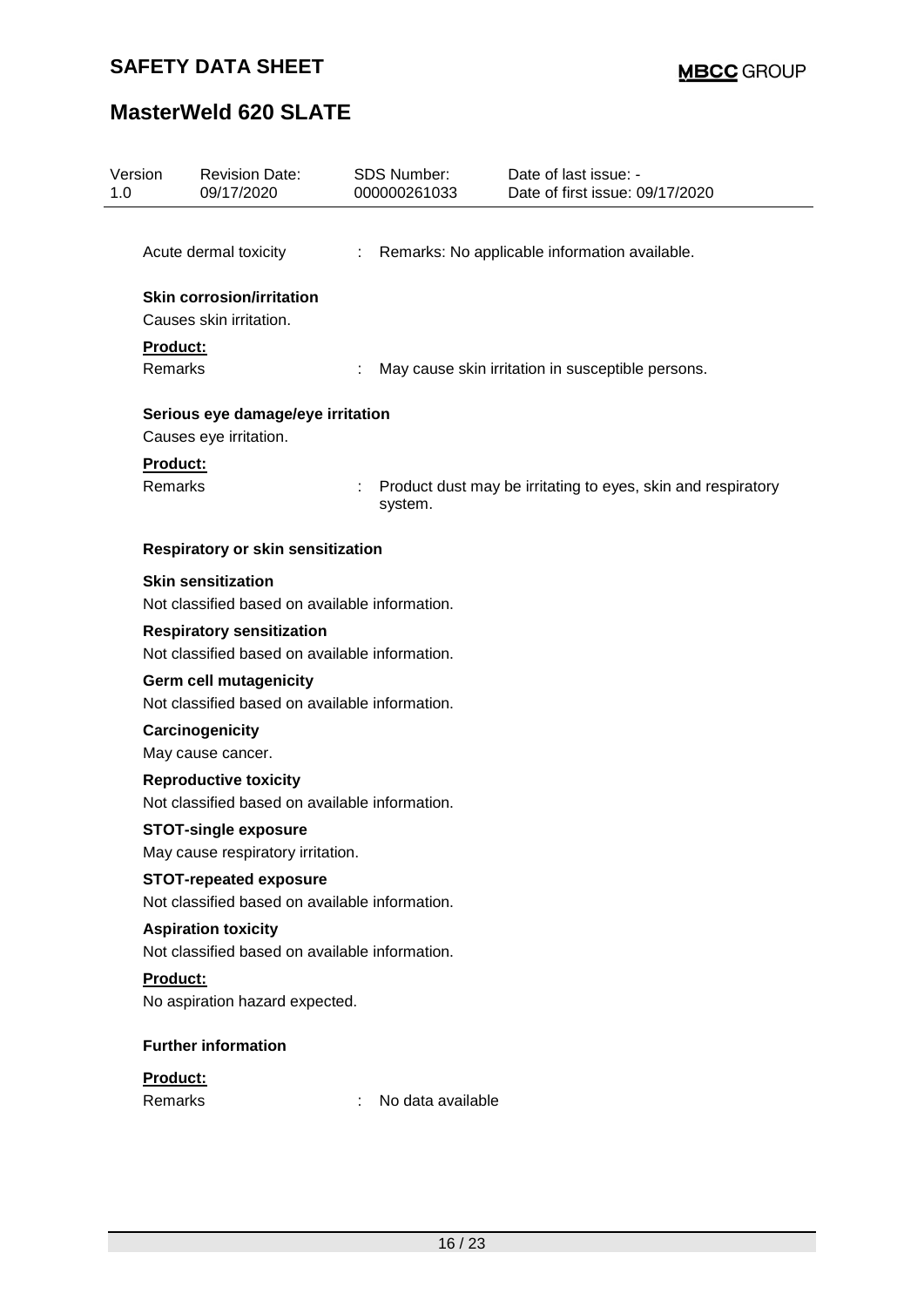| Version<br>1.0 | <b>Revision Date:</b><br>09/17/2020                                    |    | <b>SDS Number:</b><br>000000261033                                                                                   | Date of last issue: -<br>Date of first issue: 09/17/2020                                                                                                                                                                                                                                                                                                                                              |
|----------------|------------------------------------------------------------------------|----|----------------------------------------------------------------------------------------------------------------------|-------------------------------------------------------------------------------------------------------------------------------------------------------------------------------------------------------------------------------------------------------------------------------------------------------------------------------------------------------------------------------------------------------|
|                | <b>SECTION 12. ECOLOGICAL INFORMATION</b>                              |    |                                                                                                                      |                                                                                                                                                                                                                                                                                                                                                                                                       |
|                | <b>Ecotoxicity</b><br>No data available                                |    |                                                                                                                      |                                                                                                                                                                                                                                                                                                                                                                                                       |
|                | <b>Persistence and degradability</b><br>No data available              |    |                                                                                                                      |                                                                                                                                                                                                                                                                                                                                                                                                       |
|                | <b>Bioaccumulative potential</b>                                       |    |                                                                                                                      |                                                                                                                                                                                                                                                                                                                                                                                                       |
|                | Components:                                                            |    |                                                                                                                      |                                                                                                                                                                                                                                                                                                                                                                                                       |
| xylene:        |                                                                        |    |                                                                                                                      |                                                                                                                                                                                                                                                                                                                                                                                                       |
|                | Partition coefficient: n-<br>octanol/water                             |    | Method: other (calculated)<br>GLP: no<br>literature.                                                                 | log Pow: 3.12 - 3.20 (77 °F / 25 °C)<br>Remarks: Information taken from reference works and the                                                                                                                                                                                                                                                                                                       |
|                | ethylbenzene:                                                          |    |                                                                                                                      |                                                                                                                                                                                                                                                                                                                                                                                                       |
|                | Partition coefficient: n-<br>octanol/water                             |    | : Pow: 4,170 (68 °F / 20 °C)<br>log Pow: 3.6 (68 °F / 20 °C)<br>pH: 7.8<br>Method: Partition coefficient<br>GLP: yes |                                                                                                                                                                                                                                                                                                                                                                                                       |
|                | Silicon dioxide:                                                       |    |                                                                                                                      |                                                                                                                                                                                                                                                                                                                                                                                                       |
|                | Partition coefficient: n-<br>octanol/water                             |    | Remarks: not applicable                                                                                              |                                                                                                                                                                                                                                                                                                                                                                                                       |
|                | <b>Titanium dioxide:</b><br>Partition coefficient: n-<br>octanol/water | ÷. | Remarks: not applicable                                                                                              |                                                                                                                                                                                                                                                                                                                                                                                                       |
|                | White mineral oil (petroleum):                                         |    |                                                                                                                      |                                                                                                                                                                                                                                                                                                                                                                                                       |
|                | Partition coefficient: n-<br>octanol/water                             |    |                                                                                                                      | Remarks: not applicable for mixtures                                                                                                                                                                                                                                                                                                                                                                  |
|                |                                                                        |    |                                                                                                                      | Lubricating oils (petroleum), C20-50, hydrotreated neutral oil-based; Baseoil — unspecified; [A<br>complex combination of hydrocarbons obtained by treating light vacuum gas oil, heavy vacuum<br>gas oil and solvent deasphalted residual oil with hydrogen in the presence of a catalyst in a two<br>stage process with dewaxing being carried out between the two stages. It consists predominantl |

stage process with dewaxing being carried out between the two stages. It consists predominantly of hydrocarbons having carbon numbers predominantly in the range of C20 through C50 and produces a finished oil with a viscosity of approximately 32cSt at 40 oC. It contains a relatively large proportion of saturated hydrocarbons.]**:**

| Partition coefficient: n- | log Pow: 7.868             |
|---------------------------|----------------------------|
| octanol/water             | Method: other (calculated) |

Distillates (petroleum), hydrotreated light paraffinic; Baseoil — unspecified; [A complex combination of hydrocarbons obtained by treating a petroleum fraction with hydrogen in the presence of a catalyst. It consists of hydrocarbons having carbon numbers predominantly in the range of C15 through C30 and produces a finished oil with a viscosity of less than 100 SUS at 100 oF (19cSt at 40 oC). It contains a relatively large proportion of saturated hydrocarbons.]**:**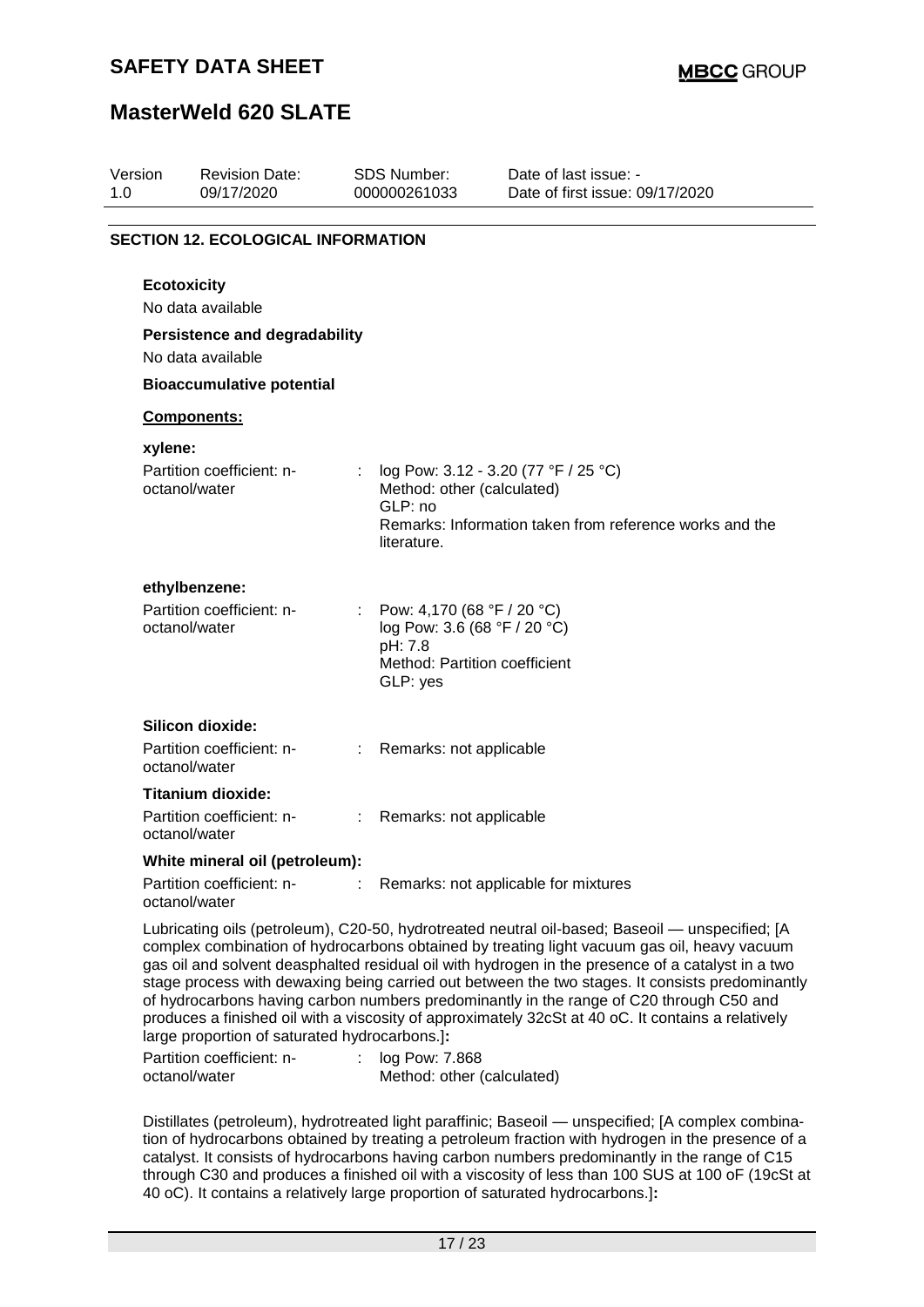| Version<br>1.0 | <b>Revision Date:</b><br>09/17/2020                                                                                                                                                                                                                                                                                                                                                                                                                                            | SDS Number:<br>000000261033                                 | Date of last issue: -<br>Date of first issue: 09/17/2020                                                                                                                                                                                                                                                                                                                                     |  |  |  |
|----------------|--------------------------------------------------------------------------------------------------------------------------------------------------------------------------------------------------------------------------------------------------------------------------------------------------------------------------------------------------------------------------------------------------------------------------------------------------------------------------------|-------------------------------------------------------------|----------------------------------------------------------------------------------------------------------------------------------------------------------------------------------------------------------------------------------------------------------------------------------------------------------------------------------------------------------------------------------------------|--|--|--|
|                | Partition coefficient: n-<br>octanol/water                                                                                                                                                                                                                                                                                                                                                                                                                                     | : $Pow: > 3.5$                                              |                                                                                                                                                                                                                                                                                                                                                                                              |  |  |  |
|                | Distillates (petroleum), hydrotreated heavy paraffinic; Baseoil — unspecified; [A complex combi-<br>nation of hydrocarbons obtained by treating a petroleum fraction with hydrogen in the presence of<br>a catalyst. It consists of hydrocarbons having carbon numbers predominantly in the range of C20<br>through C50 and produces a finished oil of at least 100 SUS at 100oF (19cSt at 40 oC). It con-<br>tains a relatively large proportion of saturated hydrocarbons.]: |                                                             |                                                                                                                                                                                                                                                                                                                                                                                              |  |  |  |
|                | Partition coefficient: n-<br>octanol/water                                                                                                                                                                                                                                                                                                                                                                                                                                     | log Pow: approx. 7 - 25<br>÷.<br>Method: other (calculated) |                                                                                                                                                                                                                                                                                                                                                                                              |  |  |  |
|                | Distillates (petroleum), hydrotreated light:                                                                                                                                                                                                                                                                                                                                                                                                                                   |                                                             |                                                                                                                                                                                                                                                                                                                                                                                              |  |  |  |
|                | Partition coefficient: n-<br>octanol/water                                                                                                                                                                                                                                                                                                                                                                                                                                     | $\mathbb{R}^{\mathbb{Z}}$<br>log Pow: > 3.0                 | Method: other (calculated)                                                                                                                                                                                                                                                                                                                                                                   |  |  |  |
|                |                                                                                                                                                                                                                                                                                                                                                                                                                                                                                |                                                             | Distillates (petroleum), hydrotreated middle; Gasoil — unspecified; [A complex combination of<br>hydrocarbons obtained by treating a petroleum fraction with hydrogen in the presence of a cata-<br>lyst. It consists of hydrocarbons having carbon numbers predominantly in the range of C11<br>through C25 and boiling in the range of approximately; 205oC to 400oC (401 oF to 752 oF).]: |  |  |  |
|                | Partition coefficient: n-<br>octanol/water                                                                                                                                                                                                                                                                                                                                                                                                                                     |                                                             | Remarks: No data available.                                                                                                                                                                                                                                                                                                                                                                  |  |  |  |
|                | branched and cyclic:                                                                                                                                                                                                                                                                                                                                                                                                                                                           |                                                             | Gas oils (petroleum), vacuum, hydrocracked, hydroisomerized, hydrogenated, C20-40,                                                                                                                                                                                                                                                                                                           |  |  |  |
|                | Partition coefficient: n-<br>octanol/water                                                                                                                                                                                                                                                                                                                                                                                                                                     |                                                             | : Remarks: No data available.                                                                                                                                                                                                                                                                                                                                                                |  |  |  |
|                | branched and cyclic:                                                                                                                                                                                                                                                                                                                                                                                                                                                           |                                                             | Gas oils (petroleum), vacuum, hydrocracked, hydroisomerized, hydrogenated, C15-30,                                                                                                                                                                                                                                                                                                           |  |  |  |
|                | Partition coefficient: n-<br>octanol/water                                                                                                                                                                                                                                                                                                                                                                                                                                     | t.                                                          | Remarks: No data available.                                                                                                                                                                                                                                                                                                                                                                  |  |  |  |
|                | branched and cyclic:                                                                                                                                                                                                                                                                                                                                                                                                                                                           |                                                             | Gas oils (petroleum), vacuum, hydrocracked, hydroisomerized, hydrogenated, C25-55,                                                                                                                                                                                                                                                                                                           |  |  |  |
|                | Partition coefficient: n-<br>octanol/water                                                                                                                                                                                                                                                                                                                                                                                                                                     |                                                             | Remarks: No data available.                                                                                                                                                                                                                                                                                                                                                                  |  |  |  |
|                | deasphalted residual oil:                                                                                                                                                                                                                                                                                                                                                                                                                                                      |                                                             | Lubricating oils (petroleum), C15-30, hydrotreated neutral oil-based, contg. solvent                                                                                                                                                                                                                                                                                                         |  |  |  |
|                | Partition coefficient: n-<br>octanol/water                                                                                                                                                                                                                                                                                                                                                                                                                                     |                                                             | Remarks: No data available.                                                                                                                                                                                                                                                                                                                                                                  |  |  |  |
|                | bis(2,2,6,6-tetramethyl-4-piperidyl)sebacate:                                                                                                                                                                                                                                                                                                                                                                                                                                  |                                                             |                                                                                                                                                                                                                                                                                                                                                                                              |  |  |  |
|                | Partition coefficient: n-<br>octanol/water                                                                                                                                                                                                                                                                                                                                                                                                                                     | t<br>pH: 7<br>method                                        | log Pow: 0.35 (77 °F / 25 °C)<br>Method: Partition coefficient (n-octanol/water), Shake-flask                                                                                                                                                                                                                                                                                                |  |  |  |
|                | <b>Mobility in soil</b><br>No data available                                                                                                                                                                                                                                                                                                                                                                                                                                   |                                                             |                                                                                                                                                                                                                                                                                                                                                                                              |  |  |  |
|                | Other adverse effects                                                                                                                                                                                                                                                                                                                                                                                                                                                          |                                                             |                                                                                                                                                                                                                                                                                                                                                                                              |  |  |  |
| Product:       | Additional ecological infor-                                                                                                                                                                                                                                                                                                                                                                                                                                                   |                                                             | : An environmental hazard cannot be excluded in the event of                                                                                                                                                                                                                                                                                                                                 |  |  |  |
|                |                                                                                                                                                                                                                                                                                                                                                                                                                                                                                |                                                             | 18/23                                                                                                                                                                                                                                                                                                                                                                                        |  |  |  |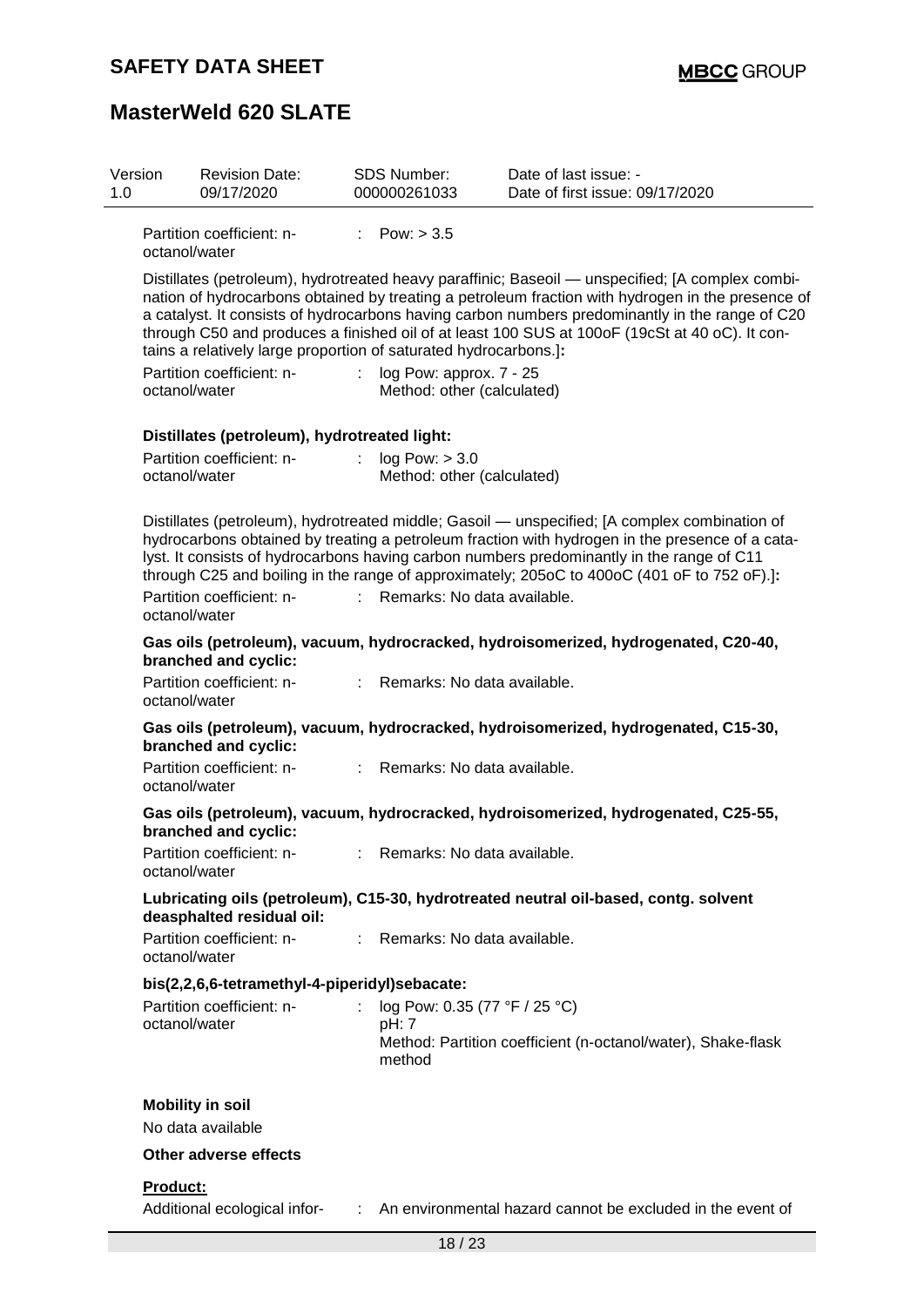| Version<br>1.0 | <b>Revision Date:</b><br>09/17/2020                   | <b>SDS Number:</b><br>000000261033    | Date of last issue: -<br>Date of first issue: 09/17/2020                                                                                                                  |  |  |  |  |
|----------------|-------------------------------------------------------|---------------------------------------|---------------------------------------------------------------------------------------------------------------------------------------------------------------------------|--|--|--|--|
|                | mation                                                |                                       | unprofessional handling or disposal.<br>Toxic to aquatic life.<br>Harmful to aquatic life with long lasting effects.                                                      |  |  |  |  |
|                | <b>SECTION 13. DISPOSAL CONSIDERATIONS</b>            |                                       |                                                                                                                                                                           |  |  |  |  |
|                | <b>Disposal methods</b>                               |                                       |                                                                                                                                                                           |  |  |  |  |
|                | Waste from residues                                   | t<br>cal or used container.<br>tions. | Do not contaminate ponds, waterways or ditches with chemi-<br>Dispose of in accordance with national, state and local regula-                                             |  |  |  |  |
|                | Contaminated packaging                                | stance/product.                       | Do not discharge into drains/surface waters/groundwater.<br>Contaminated packaging should be emptied as far as possible<br>and disposed of in the same manner as the sub- |  |  |  |  |
|                | <b>SECTION 14. TRANSPORT INFORMATION</b>              |                                       |                                                                                                                                                                           |  |  |  |  |
|                | <b>International Regulations</b>                      |                                       |                                                                                                                                                                           |  |  |  |  |
|                | <b>UNRTDG</b><br>Not regulated as a dangerous good    |                                       |                                                                                                                                                                           |  |  |  |  |
|                | <b>IATA-DGR</b><br>Not regulated as a dangerous good  |                                       |                                                                                                                                                                           |  |  |  |  |
|                | <b>IMDG-Code</b><br>Not regulated as a dangerous good |                                       |                                                                                                                                                                           |  |  |  |  |
|                | Not applicable for product as supplied.               |                                       | Transport in bulk according to Annex II of MARPOL 73/78 and the IBC Code                                                                                                  |  |  |  |  |
|                | <b>Domestic regulation</b>                            |                                       |                                                                                                                                                                           |  |  |  |  |
|                | <b>49 CFR</b><br>Not regulated as a dangerous good    |                                       |                                                                                                                                                                           |  |  |  |  |
|                | <b>SECTION 15. REGULATORY INFORMATION</b>             |                                       |                                                                                                                                                                           |  |  |  |  |
|                | <b>SARA 313</b>                                       |                                       | The following components are subject to reporting levels es-<br>tablished by SARA Title III, Section 313:                                                                 |  |  |  |  |
|                |                                                       | xylene                                | 1330-20-7                                                                                                                                                                 |  |  |  |  |
|                |                                                       |                                       | The following components are subject to reporting levels es-<br>tablished by SARA Title III, Section 313:                                                                 |  |  |  |  |
|                |                                                       | ethylbenzene                          | $100 - 41 - 4$                                                                                                                                                            |  |  |  |  |
|                | <b>US State Regulations</b>                           |                                       |                                                                                                                                                                           |  |  |  |  |
|                | Pennsylvania Right To Know                            |                                       |                                                                                                                                                                           |  |  |  |  |
|                | ethylbenzene<br>Limestone                             |                                       | $100 - 41 - 4$<br>1317-65-3                                                                                                                                               |  |  |  |  |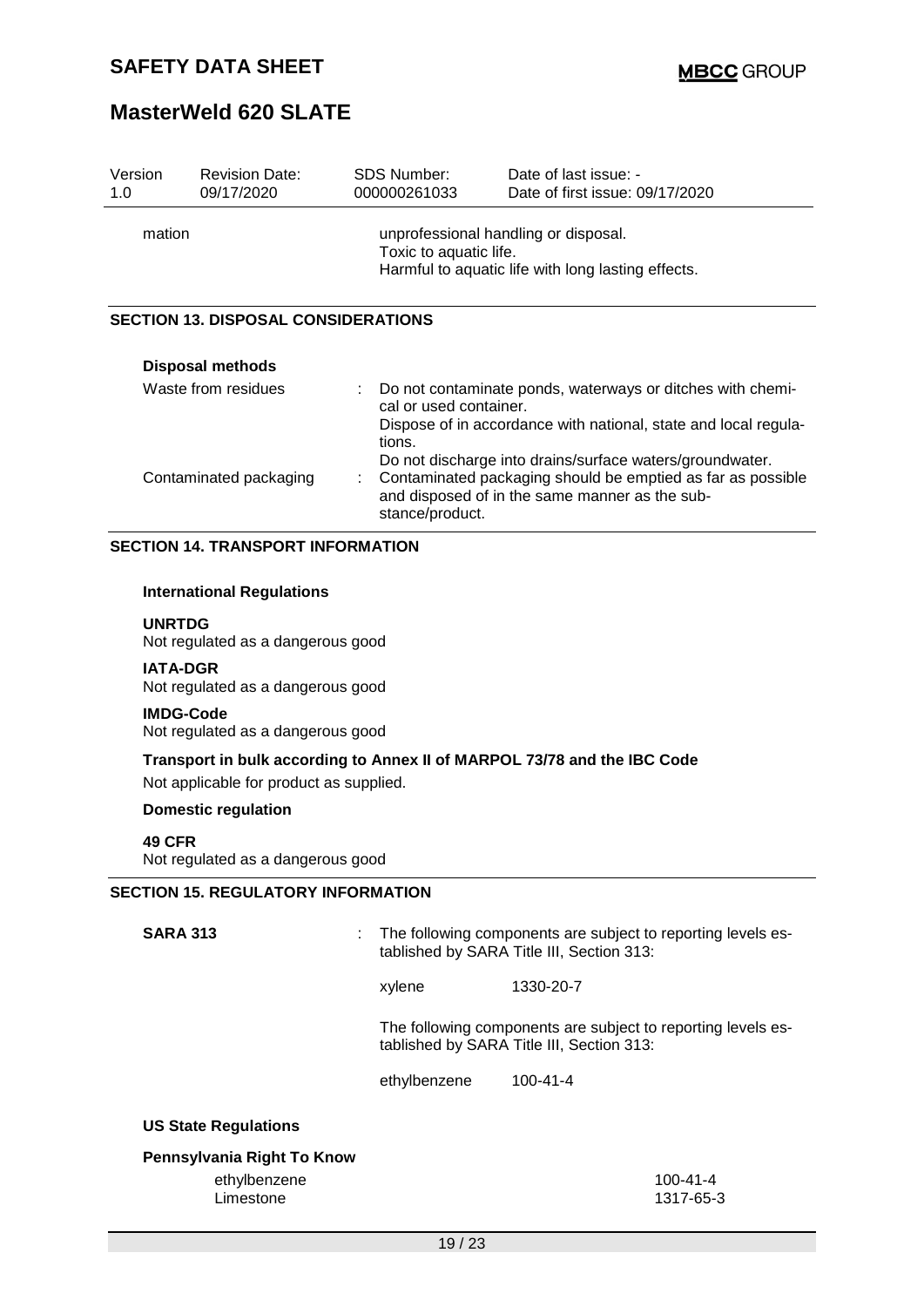| Version<br>1.0 | <b>Revision Date:</b><br>09/17/2020                                                        | SDS Number:<br>000000261033                                                                                                                                                                                                                                                                                                                                                                                                             | Date of last issue: -<br>Date of first issue: 09/17/2020                                                                                                                                                                                                          |                                                                                    |
|----------------|--------------------------------------------------------------------------------------------|-----------------------------------------------------------------------------------------------------------------------------------------------------------------------------------------------------------------------------------------------------------------------------------------------------------------------------------------------------------------------------------------------------------------------------------------|-------------------------------------------------------------------------------------------------------------------------------------------------------------------------------------------------------------------------------------------------------------------|------------------------------------------------------------------------------------|
|                | xylene<br>Silicon dioxide<br>White mineral oil (petroleum)<br>Titanium dioxide<br>$oF$ ).] | ified; [A complex combination of hydrocarbons obtained by<br>the range of approximately; 205oC to 400oC (401 oF to 752                                                                                                                                                                                                                                                                                                                  | Distillates (petroleum), hydrotreated middle; Gasoil - unspec-<br>treating a petroleum fraction with hydrogen in the presence of<br>a catalyst. It consists of hydrocarbons having carbon numbers<br>predominantly in the range of C11 through C25 and boiling in | 1330-20-7<br>7631-86-9<br>8042-47-5<br>13463-67-7<br>64742-46-7                    |
|                | normal paraffins.]                                                                         | Distillates (petroleum), hydrotreated light<br>Distillates (petroleum), hydrotreated light naphthenic; Baseoil<br>- unspecified; [A complex combination of hydrocarbons ob-<br>tained by treating a petroleum fraction with hydrogen in the<br>presence of a catalyst. It consists of hydrocarbons having<br>carbon numbers predominantly in the range of C15 through<br>C30 and produces a finished oil with a viscosity of less than  | 100 SUS at 100 oF (19cSt at 40 oC). It contains relatively few                                                                                                                                                                                                    | 64742-47-8<br>64742-53-6                                                           |
|                | saturated hydrocarbons.]                                                                   | Distillates (petroleum), hydrotreated heavy paraffinic; Baseoil<br>- unspecified; [A complex combination of hydrocarbons ob-<br>tained by treating a petroleum fraction with hydrogen in the<br>presence of a catalyst. It consists of hydrocarbons having<br>carbon numbers predominantly in the range of C20 through<br>(19cSt at 40 oC). It contains a relatively large proportion of                                                | C50 and produces a finished oil of at least 100 SUS at 100oF                                                                                                                                                                                                      | 64742-54-7                                                                         |
|                |                                                                                            | unspecified; [A complex combination of hydrocarbons ob-<br>tained by treating a petroleum fraction with hydrogen in the<br>presence of a catalyst. It consists of hydrocarbons having<br>carbon numbers predominantly in the range of C15 through<br>C30 and produces a finished oil with a viscosity of less than<br>100 SUS at 100 oF (19cSt at 40 oC). It contains a relatively<br>large proportion of saturated hydrocarbons.]      | Distillates (petroleum), hydrotreated light paraffinic; Baseoil - 64742-55-8                                                                                                                                                                                      |                                                                                    |
|                | carbon black<br><b>New Jersey Right To Know</b>                                            |                                                                                                                                                                                                                                                                                                                                                                                                                                         |                                                                                                                                                                                                                                                                   | 1333-86-4                                                                          |
|                | ethylbenzene<br>Limestone<br>xylene<br>Titanium dioxide<br>saturated hydrocarbons.]        | Distillates (petroleum), hydrotreated light<br>Distillates (petroleum), hydrotreated heavy paraffinic; Baseoil<br>- unspecified; [A complex combination of hydrocarbons ob-<br>tained by treating a petroleum fraction with hydrogen in the<br>presence of a catalyst. It consists of hydrocarbons having<br>carbon numbers predominantly in the range of C20 through<br>(19cSt at 40 oC). It contains a relatively large proportion of | C50 and produces a finished oil of at least 100 SUS at 100oF                                                                                                                                                                                                      | $100 - 41 - 4$<br>1317-65-3<br>1330-20-7<br>13463-67-7<br>64742-47-8<br>64742-54-7 |

### **California Prop. 65**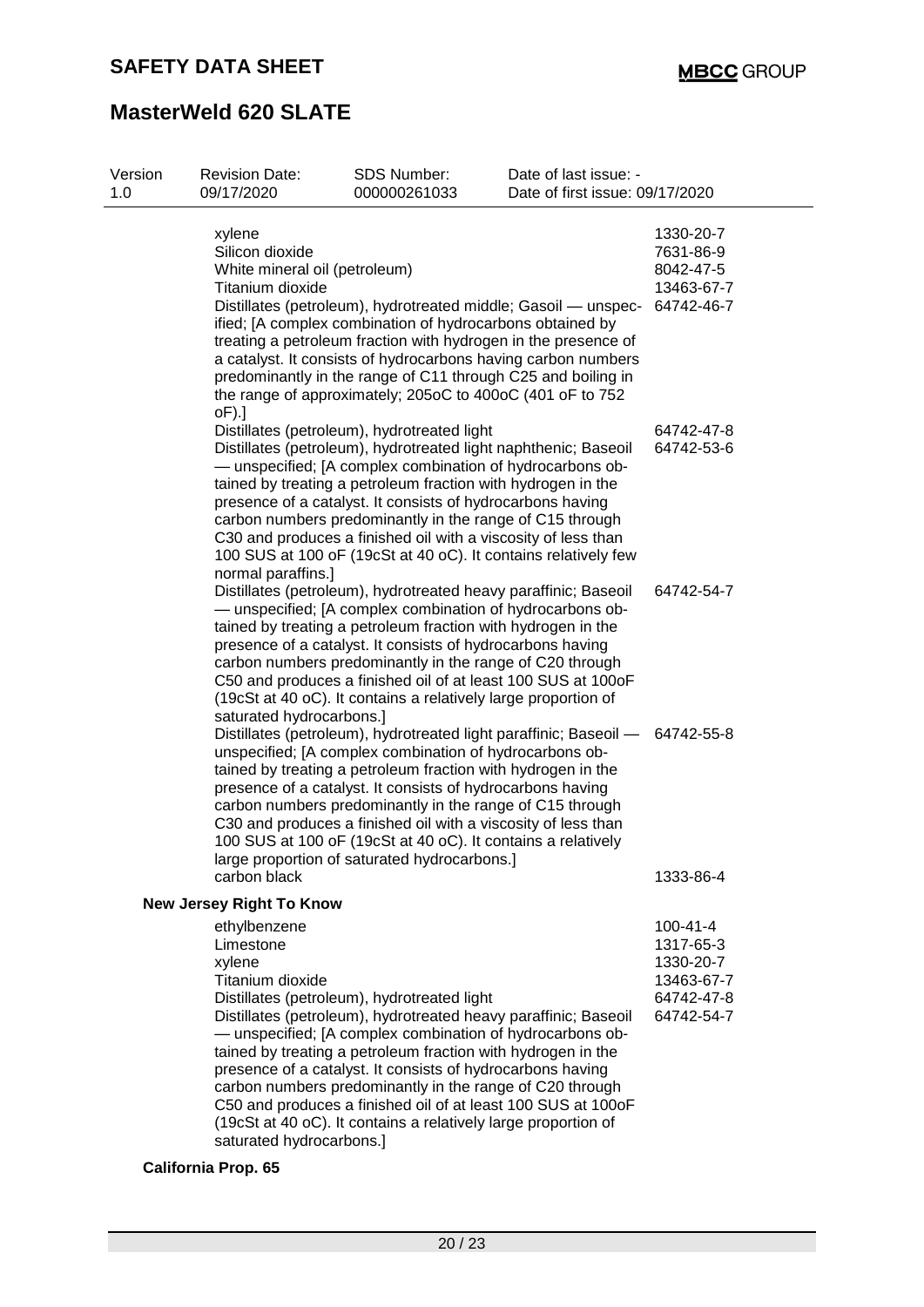| Version | <b>Revision Date:</b> | SDS Number:  | Date of last issue: -           |
|---------|-----------------------|--------------|---------------------------------|
| 1.0     | 09/17/2020            | 000000261033 | Date of first issue: 09/17/2020 |
|         |                       |              |                                 |

WARNING: This product can expose you to chemicals including ethylbenzene, which is/are known to the State of California to cause cancer, and ethyleneglycol, which is/are known to the State of California to cause birth defects or other reproductive harm. For more information go to www.P65Warnings.ca.gov.

**The ingredients of this product are reported in the following inventories:**

| <b>TSCA</b> |  | On the inventory, or in compliance with the inventory |
|-------------|--|-------------------------------------------------------|
|-------------|--|-------------------------------------------------------|

#### **SECTION 16. OTHER INFORMATION**



### **Full text of other abbreviations**

| $1-A$                      | 29 CFR 1910.1000 (Table Z- : OSHA - Table Z-1-A (29 CFR 1910.1000)                              |
|----------------------------|-------------------------------------------------------------------------------------------------|
| 1)                         | 29 CFR 1910.1000 (Table Z- : OSHA - Table Z-1 (Limits for Air Contaminants) 29 CFR<br>1910.1000 |
| 3)                         | 29 CFR 1910.1000 (Table Z-: OSHA Table Z-3 (Mineral Dusts) 29 CFR 1910.1000                     |
| <b>ACGIH</b>               | : USA. ACGIH Threshold Limit Values (TLV)                                                       |
| <b>ACGIHTLV</b>            | : American Conference of Governmental Industrial Hygienists -<br>threshold limit values (US)    |
| <b>NIOSH</b>               | : NIOSH Pocket Guide to Chemical Hazards (US)                                                   |
| NIOSH REL                  | : USA. NIOSH Recommended Exposure Limits                                                        |
| OSHA P0                    | : USA. OSHA - TABLE Z-1 Limits for Air Contaminants -<br>1910.1000                              |
| OSHA Z-1                   | : USA. Occupational Exposure Limits (OSHA) - Table Z-1 Lim-<br>its for Air Contaminants         |
| OSHA Z-3                   | : USA. Occupational Exposure Limits (OSHA) - Table Z-3 Min-<br>eral Dusts                       |
| 1-A) / STEL value          | 29 CFR 1910.1000 (Table Z-: Short Term Exposure Limit (STEL):                                   |
| 29 CFR 1910.1000 (Table Z- | : Time Weighted Average (TWA):                                                                  |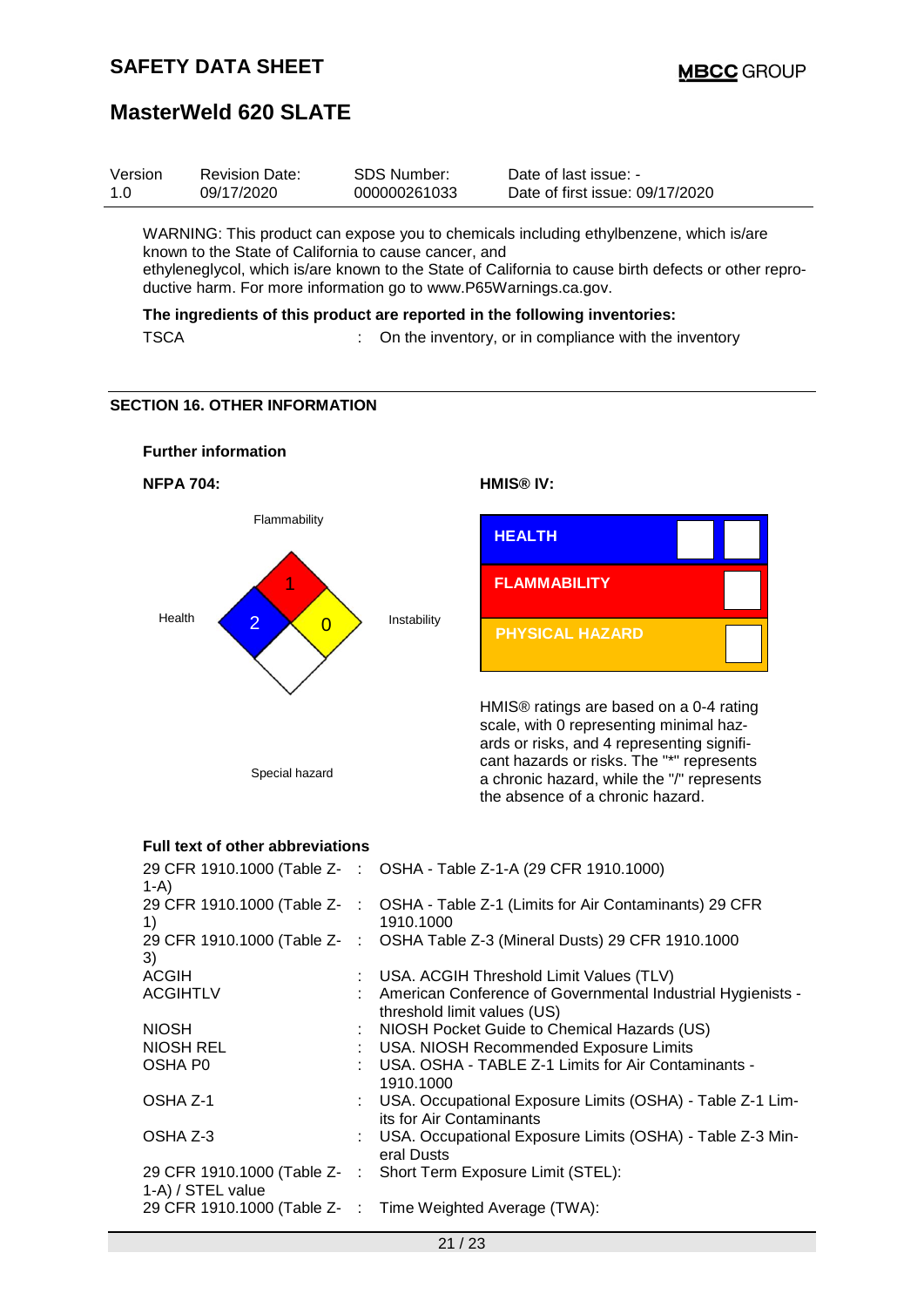| Version<br>1.0 | <b>Revision Date:</b><br>09/17/2020                                         |  | <b>SDS Number:</b><br>000000261033 | Date of last issue: -<br>Date of first issue: 09/17/2020                                       |  |
|----------------|-----------------------------------------------------------------------------|--|------------------------------------|------------------------------------------------------------------------------------------------|--|
|                | 1-A) / TWA value                                                            |  |                                    |                                                                                                |  |
|                | 29 CFR 1910.1000 (Table Z- : Permissible exposure limit<br>$1)$ / PEL       |  |                                    |                                                                                                |  |
|                | 29 CFR 1910.1000 (Table Z- : Time Weighted Average (TWA):<br>3) / TWA value |  |                                    |                                                                                                |  |
|                | ACGIH / TWA                                                                 |  | : 8-hour, time-weighted average    |                                                                                                |  |
|                | ACGIH / STEL                                                                |  | Short-term exposure limit          |                                                                                                |  |
|                | ACGIHTLV / Skin Designa-                                                    |  | Skin Designation:                  |                                                                                                |  |
|                | tion                                                                        |  |                                    |                                                                                                |  |
|                | ACGIHTLV / STEL value                                                       |  |                                    | Short Term Exposure Limit (STEL):                                                              |  |
|                | <b>ACGIHTLV / TWA value</b>                                                 |  | : Time Weighted Average (TWA):     |                                                                                                |  |
|                | NIOSH / REL value                                                           |  | Recommended exposure limit (REL):  |                                                                                                |  |
|                | NIOSH / STEL value                                                          |  |                                    | Short Term Exposure Limit (STEL):                                                              |  |
|                | NIOSH REL / TWA                                                             |  |                                    | : Time-weighted average concentration for up to a 10-hour<br>workday during a 40-hour workweek |  |
|                | NIOSH REL / ST                                                              |  |                                    | : STEL - 15-minute TWA exposure that should not be exceeded                                    |  |
|                |                                                                             |  | at any time during a workday       |                                                                                                |  |
|                | OSHA P0 / TWA                                                               |  | 8-hour time weighted average       |                                                                                                |  |
|                | OSHA PO / STEL                                                              |  | Short-term exposure limit          |                                                                                                |  |
|                | OSHA Z-1 / TWA                                                              |  | 8-hour time weighted average       |                                                                                                |  |
|                | OSHA Z-3 / TWA                                                              |  | 8-hour time weighted average       |                                                                                                |  |

AICS - Australian Inventory of Chemical Substances; ASTM - American Society for the Testing of Materials; bw - Body weight; CERCLA - Comprehensive Environmental Response, Compensation, and Liability Act; CMR - Carcinogen, Mutagen or Reproductive Toxicant; DIN - Standard of the German Institute for Standardisation; DOT - Department of Transportation; DSL - Domestic Substances List (Canada); ECx - Concentration associated with x% response; EHS - Extremely Hazardous Substance; ELx - Loading rate associated with x% response; EmS - Emergency Schedule; ENCS - Existing and New Chemical Substances (Japan); ErCx - Concentration associated with x% growth rate response; ERG - Emergency Response Guide; GHS - Globally Harmonized System; GLP - Good Laboratory Practice; HMIS - Hazardous Materials Identification System; IARC - International Agency for Research on Cancer; IATA - International Air Transport Association; IBC - International Code for the Construction and Equipment of Ships carrying Dangerous Chemicals in Bulk; IC50 - Half maximal inhibitory concentration; ICAO - International Civil Aviation Organization; IECSC - Inventory of Existing Chemical Substances in China; IMDG - International Maritime Dangerous Goods; IMO - International Maritime Organization; ISHL - Industrial Safety and Health Law (Japan); ISO - International Organisation for Standardization; KECI - Korea Existing Chemicals Inventory; LC50 - Lethal Concentration to 50 % of a test population; LD50 - Lethal Dose to 50% of a test population (Median Lethal Dose); MARPOL - International Convention for the Prevention of Pollution from Ships; MSHA - Mine Safety and Health Administration; n.o.s. - Not Otherwise Specified; NFPA - National Fire Protection Association; NO(A)EC - No Observed (Adverse) Effect Concentration; NO(A)EL - No Observed (Adverse) Effect Level; NOELR - No Observable Effect Loading Rate; NTP - National Toxicology Program; NZIoC - New Zealand Inventory of Chemicals; OECD - Organization for Economic Co-operation and Development; OPPTS - Office of Chemical Safety and Pollution Prevention; PBT - Persistent, Bioaccumulative and Toxic substance; PICCS - Philippines Inventory of Chemicals and Chemical Substances; (Q)SAR - (Quantitative) Structure Activity Relationship; RCRA - Resource Conservation and Recovery Act; REACH - Regulation (EC) No 1907/2006 of the European Parliament and of the Council concerning the Registration, Evaluation, Authorisation and Restriction of Chemicals; RQ - Reportable Quantity; SADT - Self-Accelerating Decomposition Temperature; SARA - Superfund Amendments and Reauthorization Act; SDS - Safety Data Sheet; TCSI - Taiwan Chemical Substance Inventory; TSCA - Toxic Substances Control Act (United States); UN - United Nations; UNRTDG - United Nations Recommendations on the Transport of Dangerous Goods; vPvB - Very Persistent and Very Bioaccumulative